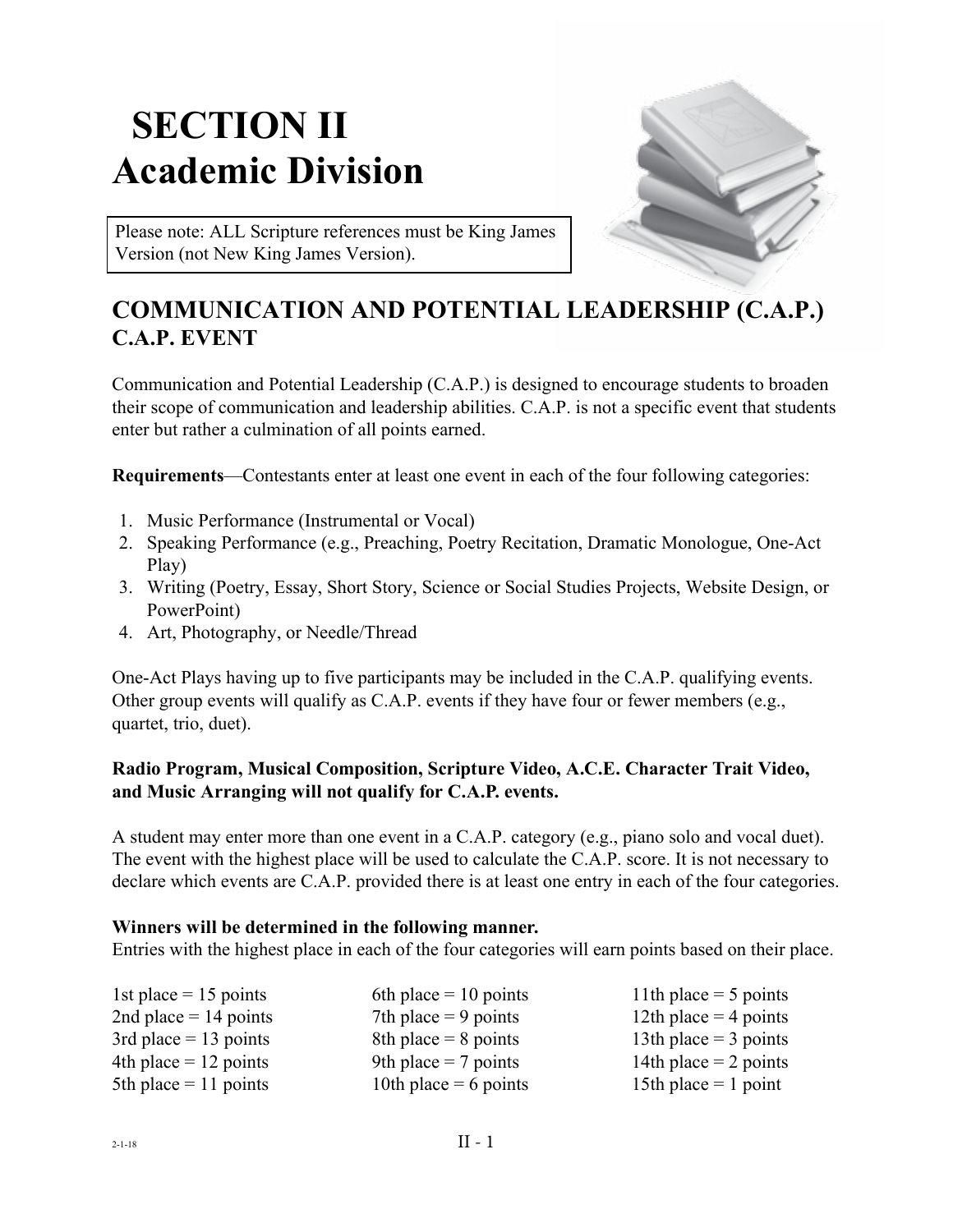First through sixth place winners in C.A.P. at Regionals may enter their events at Internationals. At Internationals, every student with at least one entry in each of the four C.A.P. categories will be considered a C.A.P. contestant.

### **BIBLE MEMORY**

PERFORMANCE EVENT

Contestants will be asked four types of questions about Scriptures from the list beginning on page II-3. **The contest will be conducted in writing and will have a time limit.** All contestants are to abide by the dress codes listed in the APPEARANCE SECTION (beginning on page I-8) of these guidelines.

The four types of questions are as follows:

**Give the Verse**—The contestant will be given a reference and will be expected to choose the correct verse.

**Give the Reference**—A verse will be quoted, and the contestant will be expected to identify the book, chapter, and verse.

**Choose the Category**—The contestant will be given a reference and will be asked to identify the specific category (e.g., Salvation, Prayer, Soulwinning, etc.) to which that verse belongs.

**Quote**—The contestant is given a reference and will be expected to write the verse.

### **General Rules**

- 1. Only one type of question will be used at a time.
- 2. The King James Version only (not New King James Version) will be used.
- 3. There is no penalty for punctuation errors.
- 4. When a response requires a specific verse, the verse must be verbatim.
- 5. All Scripture references used must be from the official list.
- 6. Students will have **ninety minutes** to complete the test.

### **NOTE: Bible Memory does not require a Judge's Form.**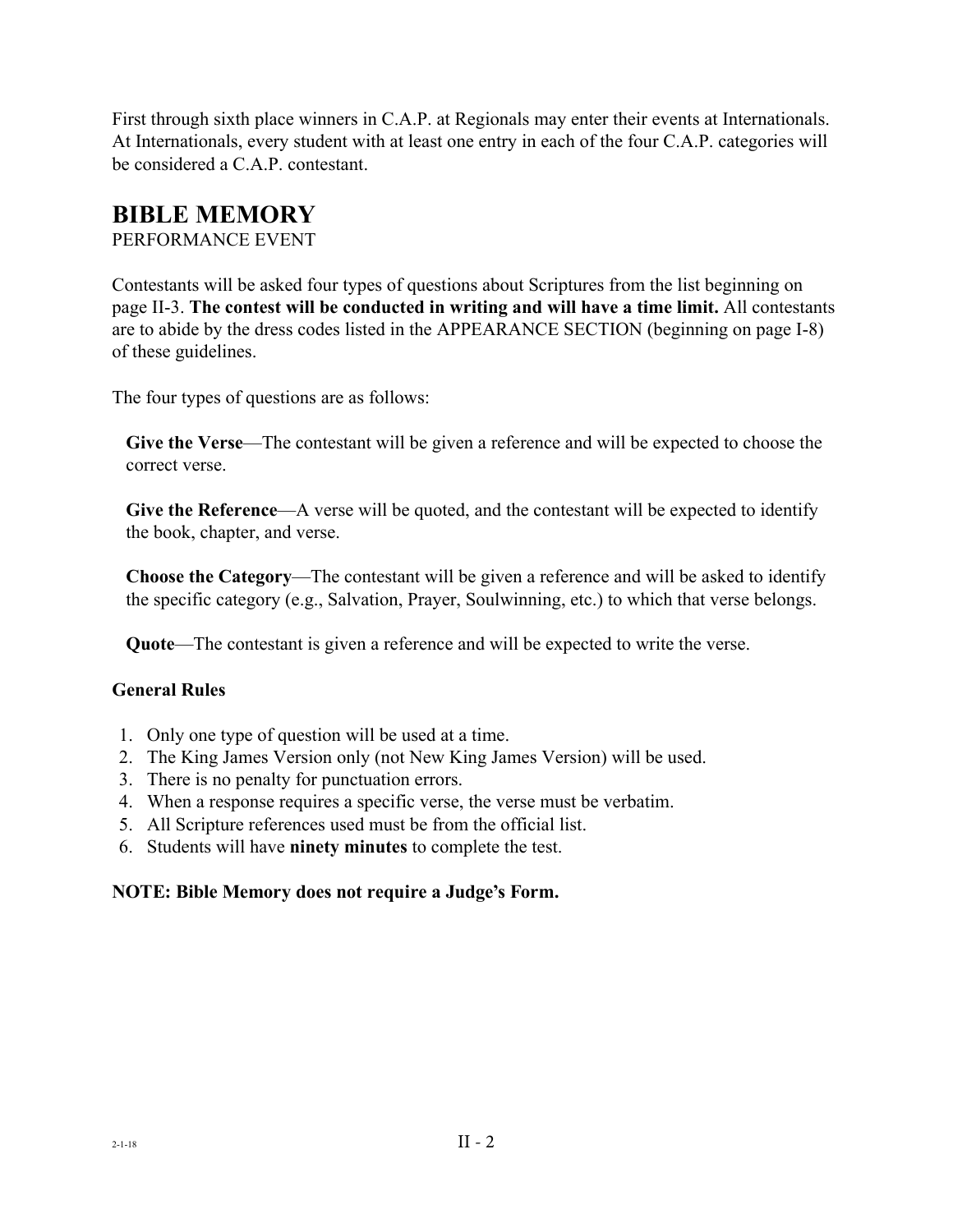#### **OFFICIAL BIBLE MEMORY LIST**

#### **GOD**

#### **JESUS CHRIST**

Psalm 86:15 Psalm 145:3 Jeremiah 23:24 Jeremiah 32:27 John  $4.24$ Romans 11:33 II Corinthians 9:8 II Thessalonians 3:3 I Peter 1:15 I John 4:10 Deuteronomy 33:27 II Samuel 22:31 Job 36:26 Isaiah 25:1 Isaiah 42:8 Jeremiah 9:24 Jeremiah 10:10 Micah 7:18 I Timothy 1:17 Revelation 1:8

#### **SALVATION**

Isaiah 53:6 John  $1:12$ Romans 5:8 Romans 10:9 Romans 10:10 II Corinthians 5:21 Ephesians 1:7 Ephesians 2:8 II Timothy 1:9 Titus 3:5 Hebrews 9:27 I Peter 2:9 I Peter 2:24 I Peter 3:18 Isaiah 45:22 Isaiah 55:7 Zephaniah 3:17 John  $3.18$ 

Luke 2:52 Luke 19:10 John 1:14 John 1:18 I Corinthians 15:3 I Corinthians 15:20 Hebrews 1:3 Hebrews 1:8 Hebrews 4:15 I John 3:2 Matthew 5:17 John  $5.39$ John 17:23 John 18:37 Acts 3:18 II Corinthians 8:9 Galatians 4:4 Colossians 1:16 I John 4:9 I John  $5:20$ 

#### **PRAYER**

I Samuel 12:23 Jeremiah 33:3 Matthew 6:6 Matthew 7.7 Matthew 7:8 Matthew 9:38 Matthew 21:22 Mark 1:35 John 15:7 Ephesians 3:20 Philippians 4:6 I Thessalonians 5:17 Hebrews 13:15 I John 5:14 I Chronicles 16:11 II Chronicles 7:14 Psalm 32:5 Matthew 6:7

#### **THE HOLY SPIRIT**

John 14:26 John 16:13 Romans 8:9 I Corinthians 2:4 I Corinthians 12:3 I Corinthians 12:11 Galatians 4:6 Galatians 5:16 Ephesians 5:18 I Thessalonians 1:5 Ezekiel 36:27 Matthew 3:11 John 6:63 John 14:17 John  $16.7$ I Corinthians 2:14 Ephesians 4:30 Acts 2:38 I John 2:27 I John  $5.6$ 

#### **VICTORY**

Psalm 37:31 Romans 6:12 Romans 6:13 Romans 8:5 Romans 8:6 Romans 13:14 I Corinthians 15:57 II Corinthians 2:14 II Corinthians 10:4 Ephesians 6:10 James 4:7 I John 4:4 I John 5:4 Revelation 12:11 Psalm  $16:11$ Psalm 34:19 Luke 10:19 Romans 15:13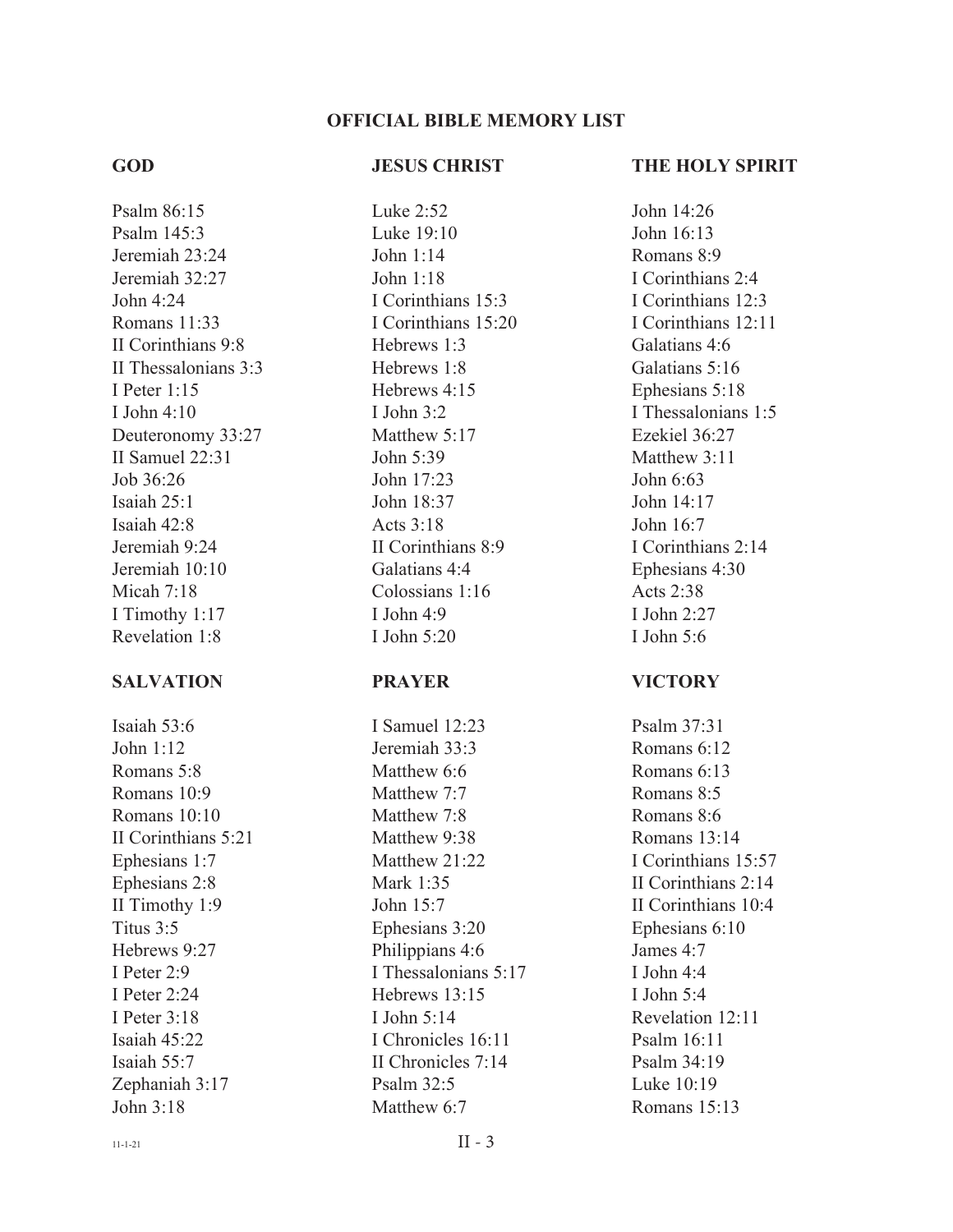John 20:31 Romans 5:10 Romans 5:18 Colossians 2:13 I Peter 1:23 II Peter 3:9

#### **SOULWINNING**

Psalm  $107.2$ Psalm 126:5 Psalm 126:6 Proverbs 11:30 Matthew 4:19 Matthew 9:36 Matthew 28:19 John  $4.35$ Acts  $1.8$ Romans 1:16 I Corinthians 9:19 I Thessalonians 2:4 Psalm 51:13 Isaiah 61:1 Daniel 12:3 Luke 15:7 John  $4.36$ John 10:9 Acts  $4.12$ Acts 15:11 Romans 10:1 I John  $1.3$ 

Matthew 18:20 Luke 18:1 Ephesians 6:18 Colossians 1:9 James 1:5 Jame 5:16

### **GOD'S PROVISION**

Numbers 23:19 Psalm 37:3 Psalm 119:9 Psalm 119:11 Isaiah 26:3 Isaiah  $41 \cdot 10$ Lamentations 3:22 Romans 8:32 I Corinthians 2:12 I Corinthians 3:16 Philippians 4:13 Philippians 4:19 Hebrews 2:18 Exodus 14:14 Deuteronomy 8:18 Psalm 68:11 Psalm 37:25 Proverbs 8:18 Ecclesiastes 5:19 John 3:27 James 1:17 I Peter 2:25

II Corinthians 5:17 James 1:12 II Peter 1:4 Revelation 3:12 Revelation 15:2 Revelation 17:14

#### **DISCIPLESHIP**

 Proverbs 3:9 Matthew 6:33 Mark 10:45 Luke 9:23 Romans 12:2 I Corinthians 15:58 II Corinthians 4:5 II Corinthians 9:6 II Corinthians 9:7 Hebrews 12:3 I John 2:15 I John 3:22 I Samuel 12:24 Luke  $14:26$  Luke 14:33 John 8:31 John  $15:10$  Galatians 2:20 Colossians 2:6 Hebrews 11:6 Hebrews 12:1 I Timothy 4:8

### **CHECKERS**

ELIMINATION/PERFORMANCE EVENT

### **A.C.E. will provide a board and set of checkers.**

All contestants are to abide by the dress codes (beginning on page I-8) listed in the APPEARANCE SECTION of these guidelines.

The object of play is to capture all of the opponent's men or to reduce the opponent to immobility. The loser is the first one who is unable to move in regular turn, either because all his men have been captured or because all his remaining men are blocked. A game may be terminated as a draw when neither player holds an advantage sufficient to force a win.

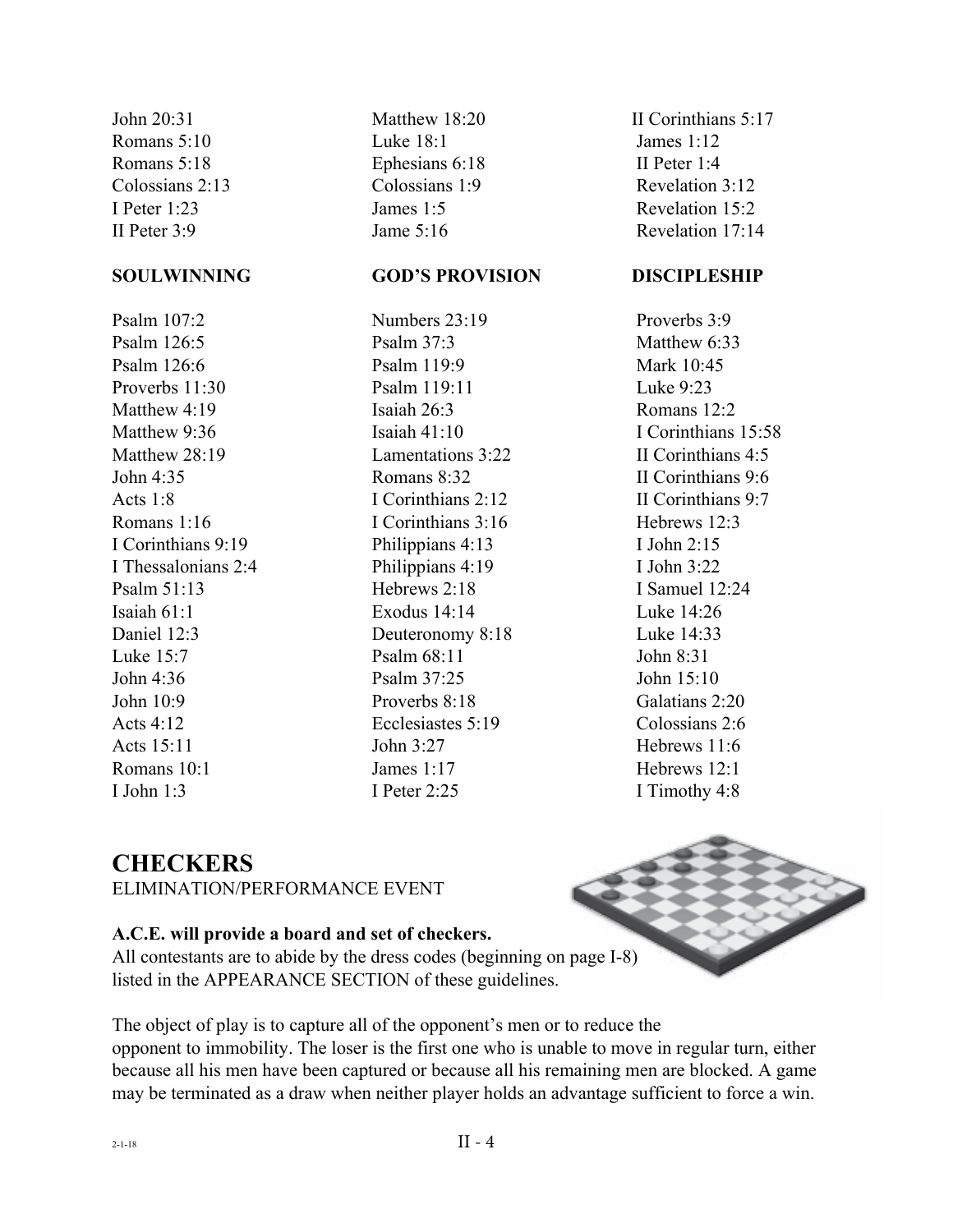A player whose position is apparently inferior may call upon his opponent to win the game or show an increased advantage within forty of his own moves; failing to do such, the game is drawn. The following rules will also be observed:

- 1. Black has the first move. The younger player receives black.
- 2. A piece that is touched by a player must be moved, if possible; if a playable piece is moved over any angle of its square, the move must be completed in that direction.
- 3. There is a time limit of three (3) minutes for each move, except when a player is confronted with a compulsory jump in only one direction; then he must make his move within one (1) minute.
- 4. All jumps must be completed. When this rule is violated, the player must retract his illegal move and make the capture instead.

Checkers is a one-game-only elimination match with a possibility of losers selected for playback. At the discretion of the Chief Judge, contestants may be asked to play 2 of 3 matches for quarterfinals, semifinals, and finals.

### **CHESS**

### ELIMINATION/PERFORMANCE EVENT

**A.C.E. will provide board and chessmen.** All contestants are to abide by the dress codes listed in the APPEARANCE SECTION (beginning on page I-8) of these guidelines.

Players designated "white" and "black" sit on opposite sides. Each player has 16 pieces, which are placed on the board at the beginning of the game. The following rules will apply:

**Object of Play**—The game is won by capturing the adverse king. The capture is never consummated; when the king is attacked and cannot escape, he is said to be "checkmated" and the game ends. Many games end by resignation of a player who sees that he cannot escape eventual defeat.

**Drawn Games—A** game may be abandoned as drawn for any of the following reasons: insufficient force, stalemate, perpetual check, agreement by both parties, or the 50-move rule.

**NOTE:** The 50-move rule may be called at any time by a player who is at a disadvantage, but the 50-move rule is canceled if any piece is captured or if any pawn is moved.

### **Other Rules to Remember**

- 1. White moves first; thereafter the players move alternately. The younger player will have first choice of white or black.
- 2. A player may not touch a piece without asking his opponent, unless he plans to play that piece.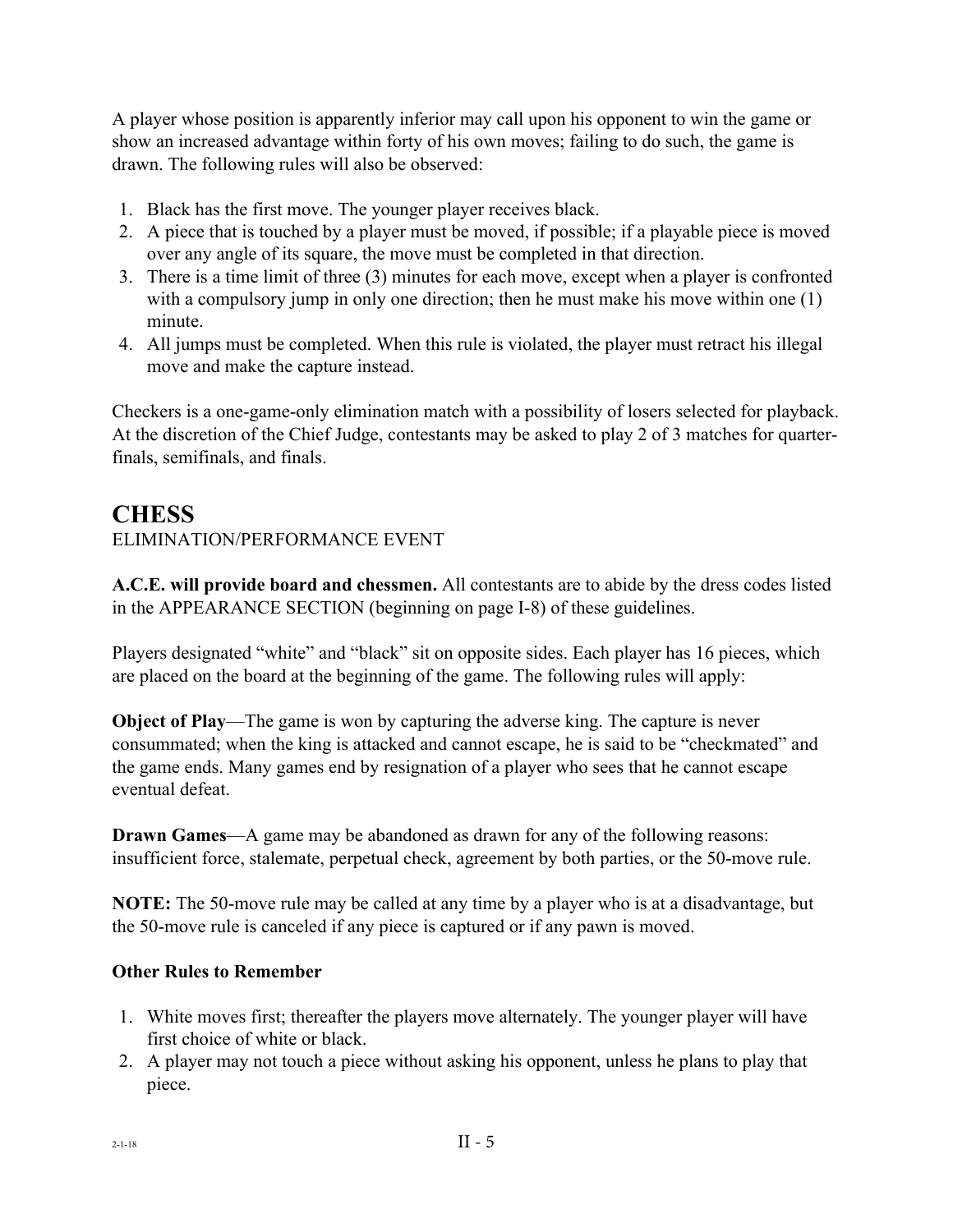- 3. After three (3) minutes, time will be called; the player has one (1) minute to finish his play or forfeit the game.
- 4. A player should not disturb his opponent or allow those watching to do so. There shall be no talking by players or spectators in the competition area.
- 5. The tournament will be conducted according to the rules of the International Chess Federation, whose address is given below.
- 6. Chess is a one-game-only elimination match with a possibility of losers selected for playback. At the discretion of the Chief Judge, players may be asked to play 2 of 3 matches for quarterfinals, semifinals, and finals.

**REMINDERS:** Competitors must be available to play at designated times. Chess clocks may be used in the quarterfinal rounds or at the discretion of the Chief Judge. Once used, chess clocks must apply to all contestants thereafter.

> Official Rules of Chess David McKay Company, Inc. 2 Park Avenue New York, NY 10016 (These rules may also be ordered through your local bookstore.)

### **SPELLING** PERFORMANCE EVENT

All contestants are to abide by the dress codes listed in SECTION I of these guidelines.

Each contestant is given an answer sheet and is assigned a desk. A.C.E. will provide pencils or pens. The judge will pronounce each word twice and give a definition for the word. Contestants will then write the word. Each contestant will write all words. Following the final word, judges will collect all papers. Winners will be selected according to accuracy. Judges shall give at least two practice words before starting competition.

Words are provided by A.C.E. and must be spelled exactly as they appear on the official A.C.E. list. Alternate or British spellings will not be allowed. A.C.E.'s list is compiled from the preferred spelling found in *Scott Foresman, Thorndike Barnhart Advanced Dictionary*, Glenview, Illinois, 1997.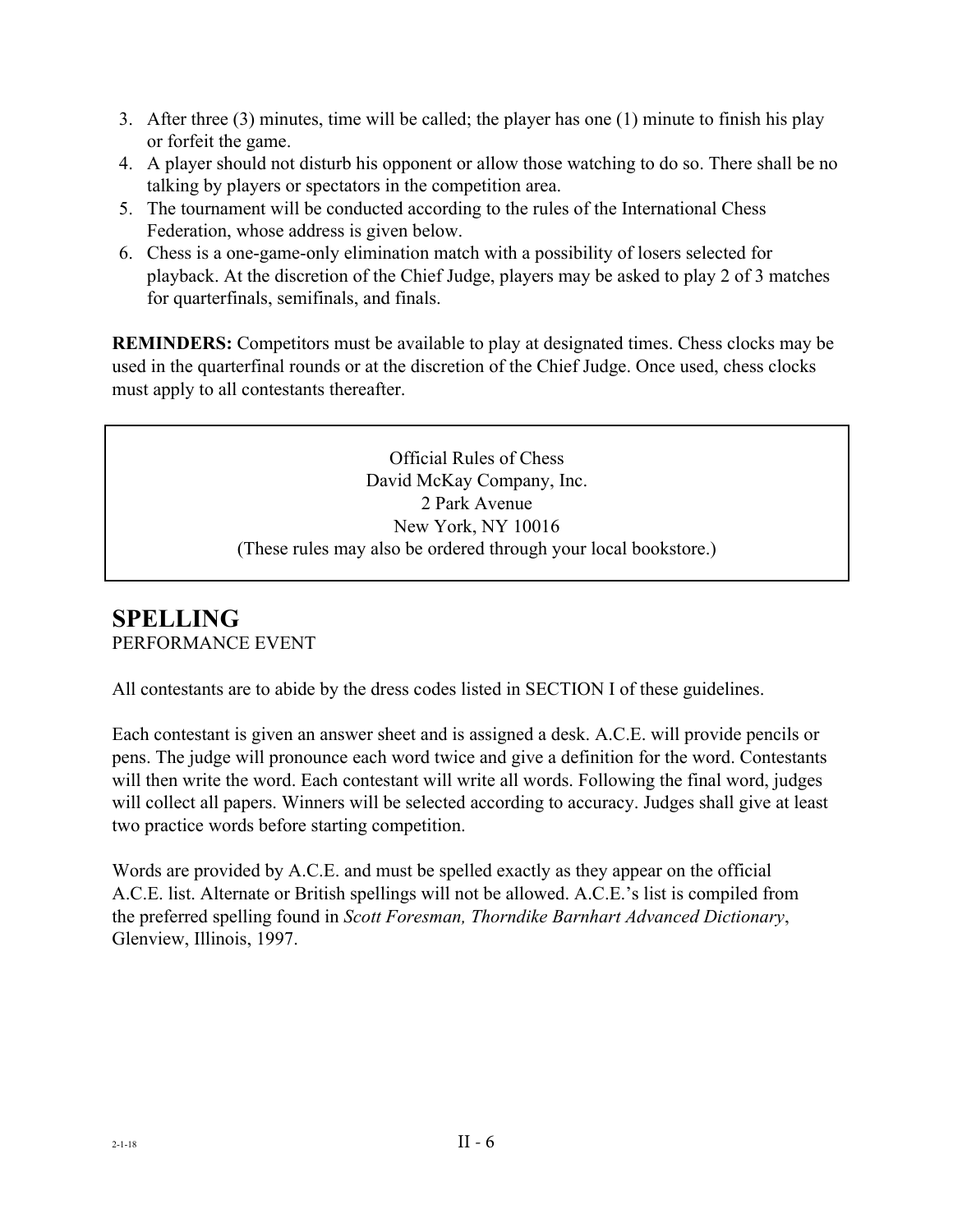| aardvark       | ankylosis        |
|----------------|------------------|
| abacus         | antediluvian     |
| abalone        | antepenultimate  |
| abattoir       | antimacassar     |
| abbacy         | antithesis       |
| aberrance      | antonym          |
| abeyance       | apocryphal       |
| abiogenesis    | appoggiatura     |
| abomasum       | aqueous          |
| abscissa       | arabesque        |
| abstemious     | archaeologist    |
| abyssal        | architect        |
| accidie        | argosy           |
| acerbity       | armoire          |
| acetaldehyde   | arrhythmia       |
| achene         | arteriosclerosis |
| acoustic       | artiodactyl      |
| acquiesce      | ascetic          |
| acrylonitrile  | askance          |
| adagio         | asphyxia         |
| addle          | assay            |
| administratrix | assuage          |
| adolescence    | asthma           |
| aedile         | asymptote        |
| aesthete       | atoll            |
| agglomerate    | attest           |
| aggrandize     | auger            |
| agouti         | auriferous       |
| aikido         | aurochs          |
| albumin        | auxiliary        |
| alkyne         | avaricious       |
| allophone      | aviary           |
| alluvium       | awn              |
| alpaca         | axil             |
| amanuensis     |                  |
| ambivalence    | baccalaureate    |
| ameliorative   | bacteriophage    |
| ampoule        | bagatelle        |
| anacoluthon    | bailiff          |
| androgynous    | baldachin        |
| anesthesiology | baleen           |
|                |                  |

ballad ballade baluster bamboozle bandeau banns banquette barbette bargello barouche basilica batik bauble bauxite bayonet beau begonia beignet bellwether beneficiary bereavement besiege betwixt bibelot bibliophile bifurcate binoculars bioluminescence bisque blasphemy blitzkrieg bloc blowzy boatel bobbin bole boll bonsai boomerang botanize bough

boutonniere brachiate braggadocio bray breve briny brioche bristle broccoli brusque bryophyte budgerigar buffoonery buhl bullion buoyancy bureau bursar butte byte cacciatore cachinnation cacique cacomistle cacophonous cadaver caitiff caldron calligrapher calliope calumny camaraderie camouflage campanile cannelloni cantaloupe or cantaloup cappuccino capriole captious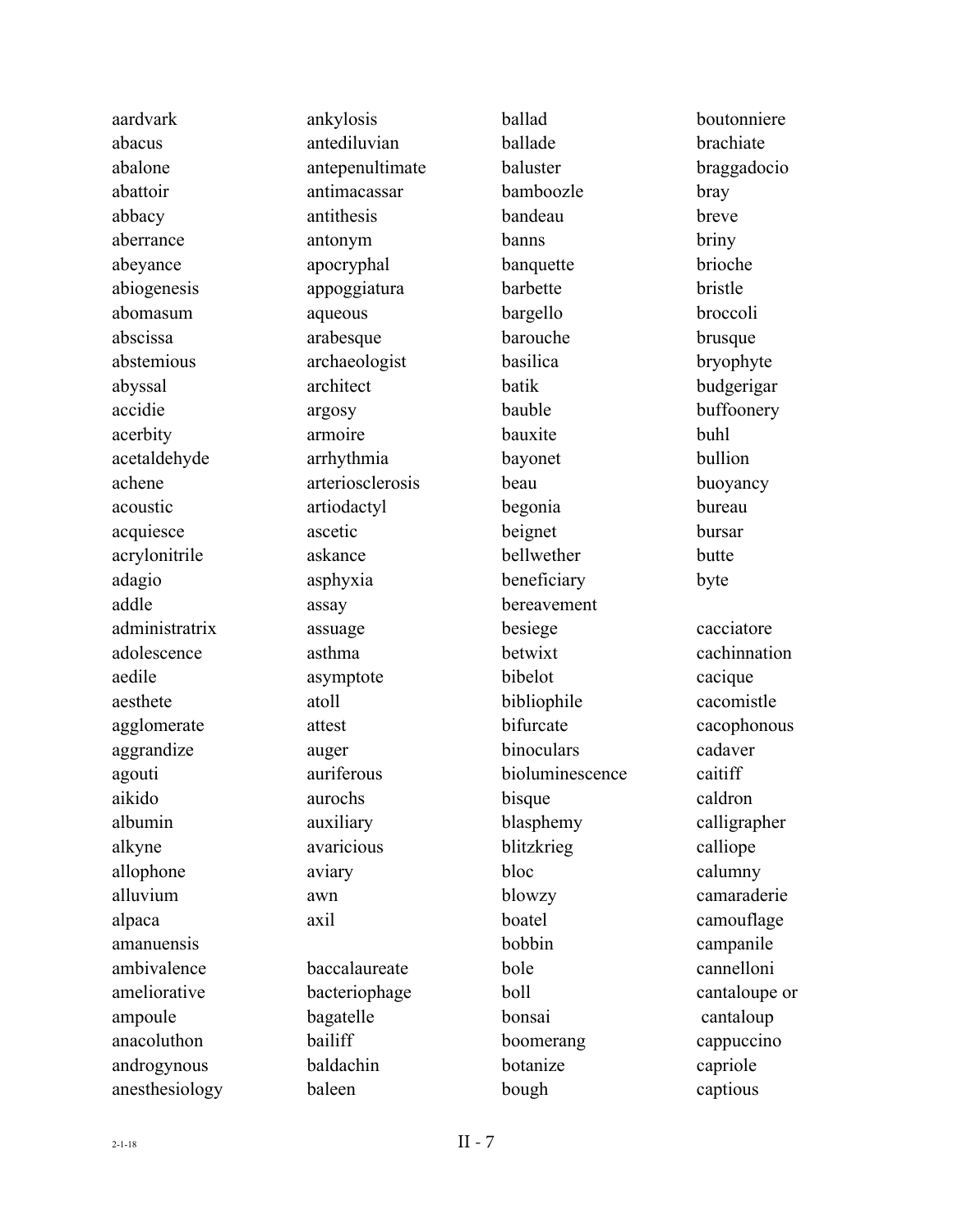| carcinogen      |
|-----------------|
| cardiopulmonary |
| careen          |
| cartilaginous   |
| casque          |
| casuistry       |
| catachresis     |
| cataclysm       |
| catafalque      |
| catechetical    |
| causerie        |
| cavalcade       |
| cavalier        |
| celiac          |
| cello           |
| cenotaph        |
| cephalic        |
| cephalothorax   |
| cerulean        |
| chagrin         |
| chaise          |
| chamomile       |
| chancellor      |
| chaos           |
| charlatan       |
| chartreuse      |
| chasseur        |
| chauffeur       |
| chemurgy        |
| chicle          |
| chigoe          |
| chintz          |
| chiropractor    |
| chivalrous      |
| cholla          |
| chough          |
| chrysanthemum   |
| chyle           |
| cicatrize       |
| circinate       |
| circumambient   |

cirque citronella cladophyll claustrophobia clientele cloche cloistered coalescence coaming codicil coelacanth coeval coincidence collage collegium colliery colloquial colloquy colporteur comedienne commissariat commodious commutator compartmentalize compendium compote comrade concerto concussion concussion condescend condolence confetti confrere congener conglomerate congratulate connive connoisseur consanguineous consequential

consignee consortium constituency constrictor contagious conterminous contrail contretemps contrivance contumacy convalescence conveyancer cony copal coquina cordial cordoba cornice corps correspondence corroborate coruscate coryza cosine cosset cote coterie coulee coup coupe couplet couture cozenage crag crampon cravat creosote crescendo crevasse crevice crocodile

crucifixion crustacean cryptographer cumulonimbus cumulostratus curmudgeon cyanocobalamin cygnet cyme czarina dalsegno dashiki dawdle decalcomania decemvir decistere decoction decussate defibrillate dehisce deleterious delicatessen deliquesce demagoguery demitasse demurrage dentifrice derailleur derrick descry desiccant deteriorate detrop dextrorotatory dhow dialogue diatomaceous dichotomy dichroic dieldrin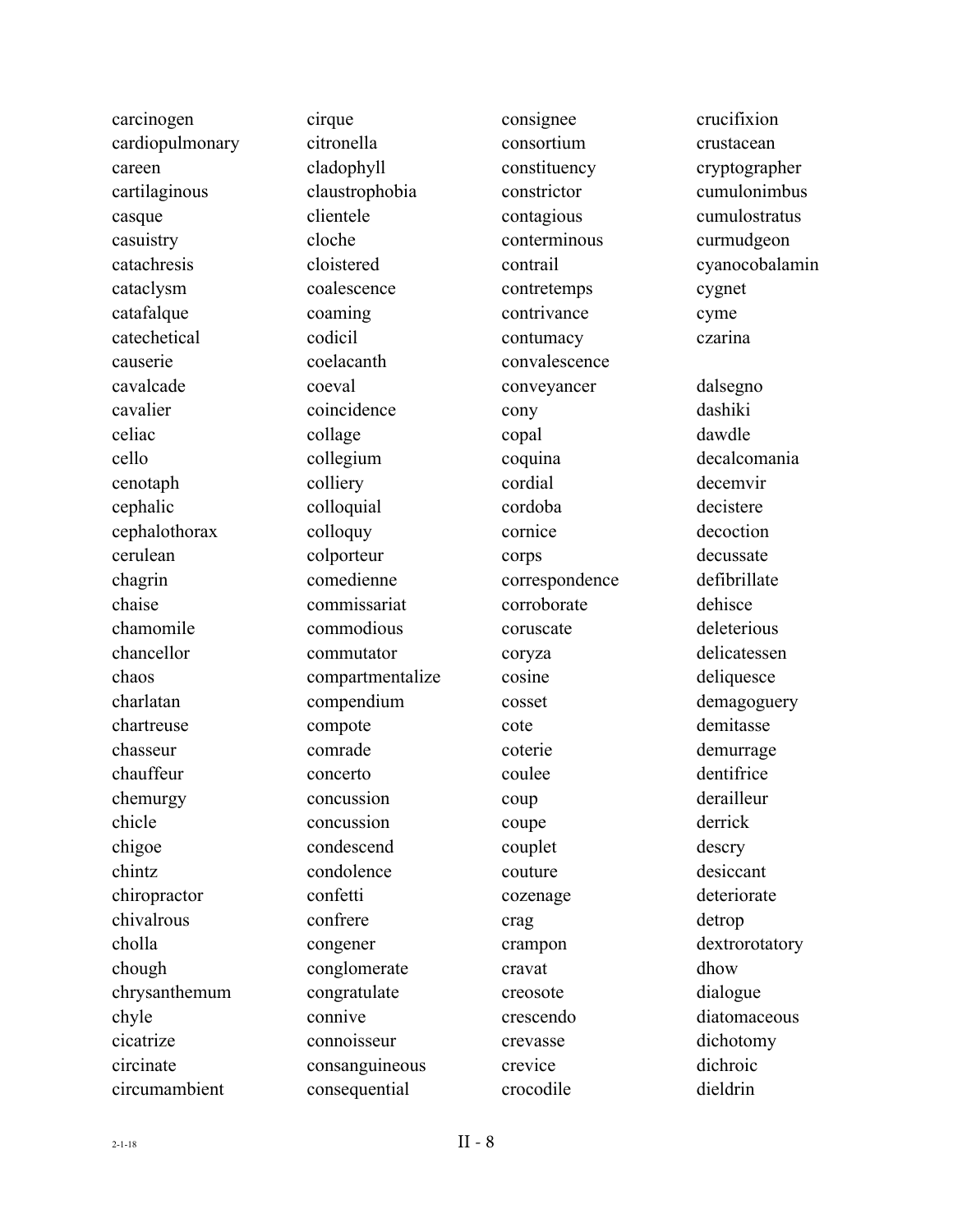dihedral dihybrid dinar dinghy dirndl disastrous disconsolate disguise disoblige disputatious dissent dissonance divertimento dobbin dodecahedron dojo dolichocephalic domicile donee doubloon dowager doyen drawl drogue drollery drumlin dulcet durra dyne dyslexia dyspepsia dyspnea eavesdrop ebullient ecclesiastical ecdysis echelon eclectic edelweiss efface

effendi effervescence efficacy effloresce effluvium egalitarian egregious eke ekistics Electrocardiogram electroencephalograph electroluminescent electrolyte eleemosynary eloquence emaciate embarrassing embryo emcee emergent emeritus emigration emollient emphysema enchilada encomium encyclopedia enigma ennui ensconce entente entrepreneur envisage eolith eolithic ephah ephemeral epiglottis epistemology epitaph epithalamium

epitome eponym equestrienne equipage eremite ersatz escadrille escutcheon esker espalier estancia ethereal eucalyptus euphonium eutrophication evanescence evince ewer exchequer executrix exhume expeditious expiable exponentiation exquisite extirpate extraordinaire exurbia facetious facsimile faille falchion fallacious farinaceous fascicle fatigue fauna febrifuge fecund fedayeen

feign felicitate felicitous fellah felly felucca fenny ferocious ferruginous festoon feudalism fichu fiduciary fiesta filbert fillip financier fiord firkin fissure fistula flaccid flagellant flocculent flotsam flummox fluorescence fluxion foehn foliaceous fondue foraminiferous foreigner forint forsythia fortissimo fortuitous fosse fracas fractious franc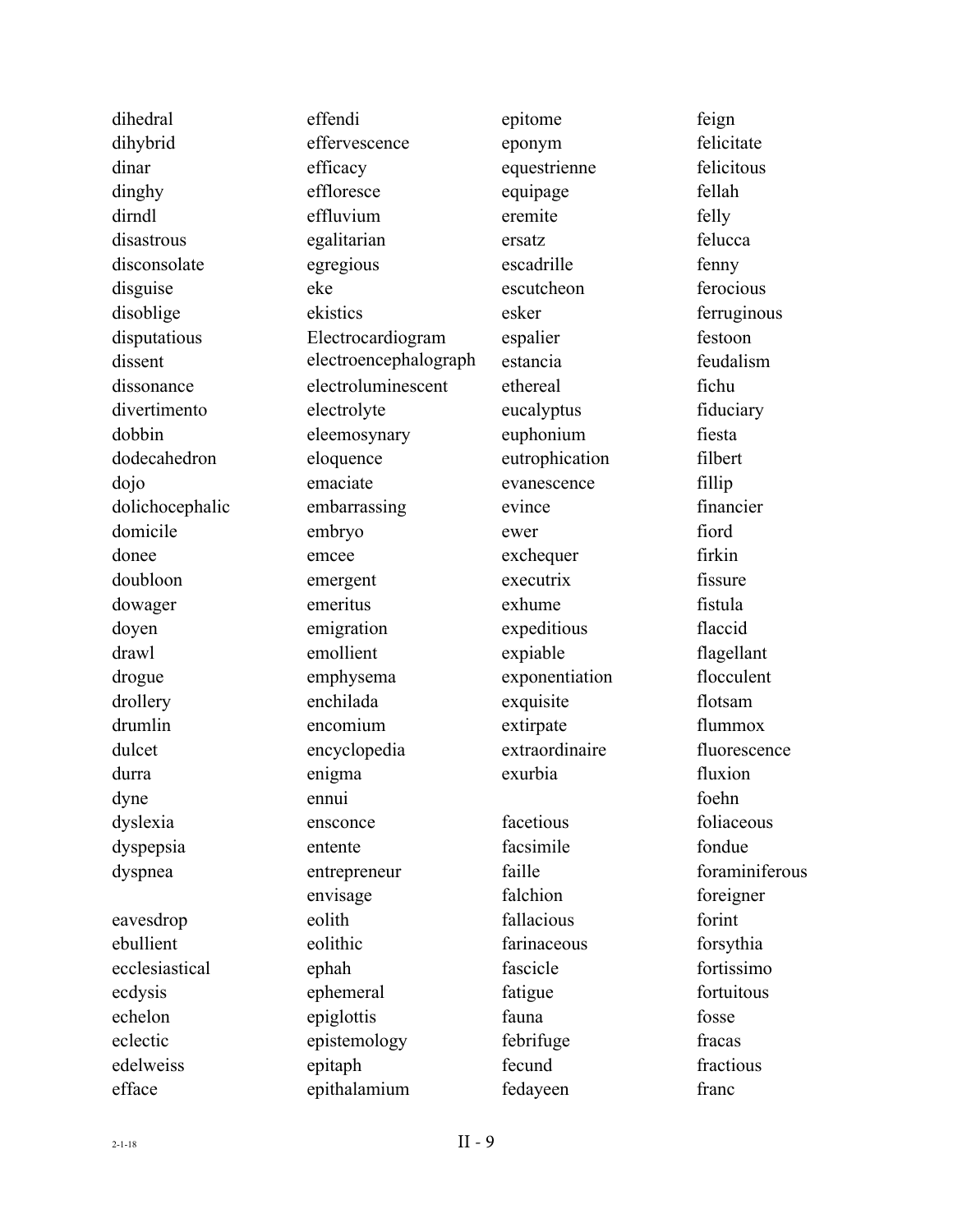| frangipani     |
|----------------|
| frankincense   |
| fraudulent     |
| fraught        |
| frequentative  |
| fresco         |
| frieze         |
| frijol         |
| frippery       |
| frittata       |
| frontispiece   |
| fumarole       |
| fundamentalism |
| funicular      |
| furuncle       |
| fuselage       |
|                |
| gabbro         |
| gaffe          |
| galactose      |
| galantine      |
| galleon        |
| gallinaceous   |
| gallium        |
| gambol         |
| gangrenous     |
| garrulous      |
| gasconade      |
| gastrocnemius  |
| gazpacho       |
| gendarme       |
| gentian        |
| geopolitics    |
| gerontology    |
| gittern        |
| glasphalt      |
| glengarry      |
| glockenspiel   |
| glomerulus     |
| gloxinia       |
| glycolysis     |

gnotobiote gonfalon grandiloquence granulocyte granum gravamen grotto guanine guarantee guileful gurnard gyroscope hacienda hackamore hahnium handkerchief harangue harpsichord haughty haustorium hegemony herbaceous herbivore heretical heritage heterodyne heterotroph hideous hippopotamus hireling histamine histology hoatzin holiness homograph honorarium horologe horrendous hostelry howdah

hubris hullabaloo humanitarianism humbuggery humectant humoresque hurtle hybridize hydrocephalus hydrofoil hydrolysis hydrometry hydroquinone hydrotropic hygiene hyperbole hypocotyl hypotenuse hypothalamus hypotonic hysteresis ichneumon ideate igneous illusionist ilmenite imitable immedicable immigrate impartial impious impolitic importunate impressive impudence inalienable incandesce incapacitant incessant incidentally

incipience incognito incongruent inconsonance inculcate indecipherable indemnity indices indiscriminately indomitable indubitable infrasonic infusorian inglenook ingratiate inherent innuendo inordinate insalubrious insipidity insolent insurmountable insurrectionary intaglio intelligentsia interatomic intercalary intercostal interdigitate interferometer interlunar interneuron interstellar intervocalic intrados introrse intumesce inveigh inveteracy iodopsin ionosphere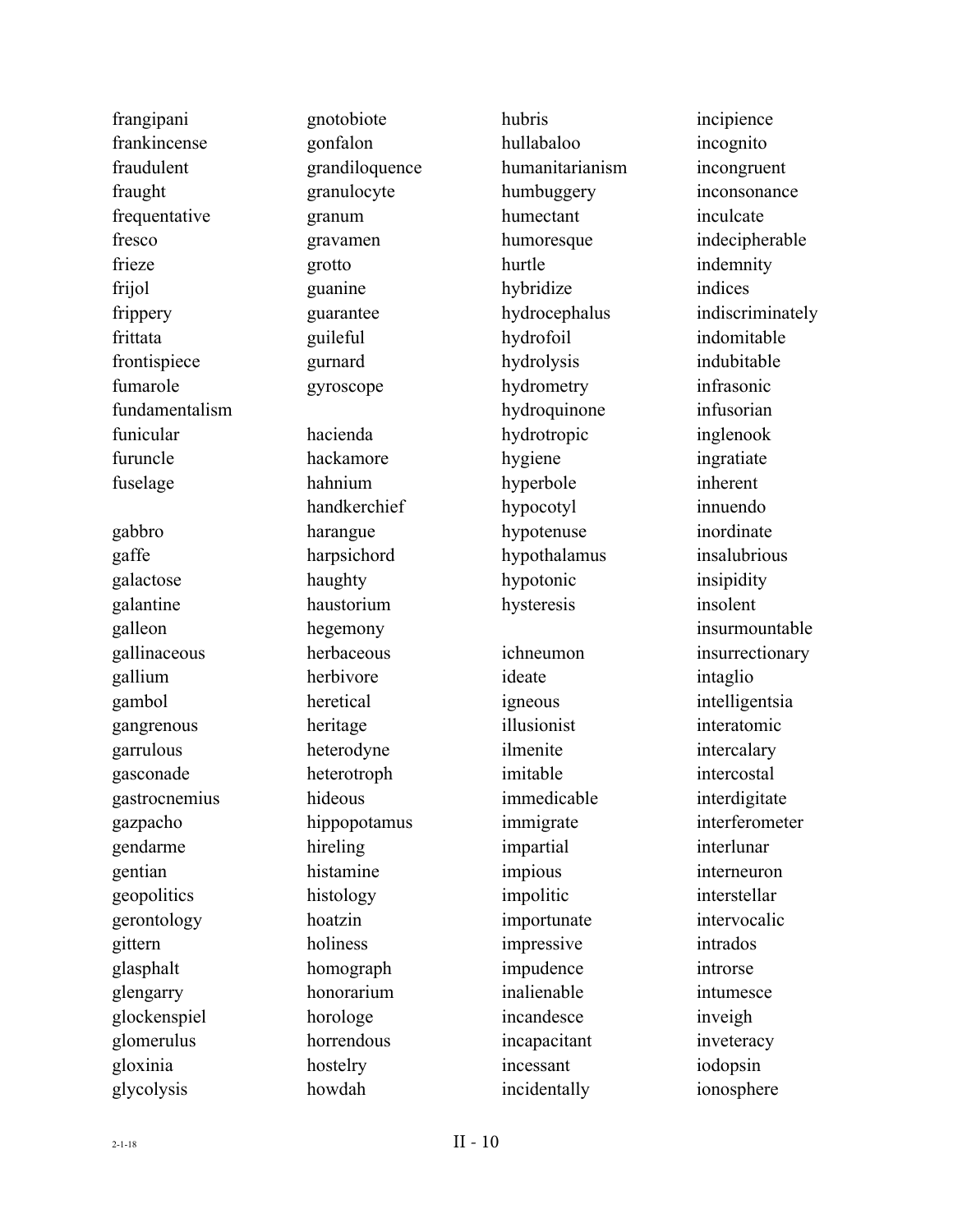| iridium         | keloid        | lieutenant    | mahout          |
|-----------------|---------------|---------------|-----------------|
| irredentist     | khedive       | ligneous      | malachite       |
| irremediable    | kilohertz     | lilangeni     | malaise         |
| ischemia        | kindergarten  | limerick      | malapropism     |
| isogamete       | kinkajou      | lineage       | malihini        |
| isthmus         | knave         | linnet        | malleable       |
| istle           | knish         | lira          | malleus         |
|                 | knout         | litchi        | mammalian       |
| jacaranda       | knurl         | literati      | mangosteen      |
| jacquard        | kohlrabi      | litharge      | maniple         |
| jaeger          | koruna        | litigious     | mannequin       |
| jaialai         | krait         | littoral      | mansard         |
| jalousie        | krimmer       | <i>llano</i>  | manteau         |
| jambalaya       | kurchatovium  | loblolly      | mantilla        |
| jardiniere      | kwashiorkor   | locution      | manumission     |
| jejune          |               | longitudinal  | manzanita       |
| jennet or genet | labellum      | loquacious    | maraud          |
| jeopardize      | laburnum      | loquat        | marjoram        |
| jeremiad        | lagomorph     | lorgnette     | marmoreal       |
| jerkin          | laity         | louver        | marquee         |
| jess            | lanai         | lugubrious    | marseilles      |
| jetsam          | lanolin       | luminescence  | marshalcy       |
| jettison        | laparoscope   | lunette       | martyr          |
| jocose          | laryngitis    | luxuriance    | masquerade      |
| jocundity       | laud          | lyceum        | massif          |
| jojoba          | lazaretto     | lyricism      | masticatory     |
| jongleur        | lea           | lysine        | matriarch       |
| jonquil         | lecture       | lysozyme      | matriculate     |
| jostle          | legato        |               | matrilineal     |
| journalese      | lenitive      | macadamize    | mattock         |
| judicious       | lenticular    | macaque       | matutinal       |
| juridical       | leone         | macerate      | meander         |
| jurisprudence   | lepidopteran  | machicolation | mechanism       |
| juxtapose       | lepidopterist | macrobiotic   | mechanoreceptor |
|                 | leucocyte     | macrocephalic | medico          |
| kaleidoscope    | leviathan     | macula        | mediocrity      |
| kamikaze        | lexical       | maestro       | medlar          |
| kaon            | lexicography  | maglev        | medusan         |
| karyokinesis    | liana         | magnanimity   | megalith        |
| kayak           | libration     | magniloquent  | memsahib        |
| keelson         | lictor        | maguey        | mendacity       |
|                 |               |               |                 |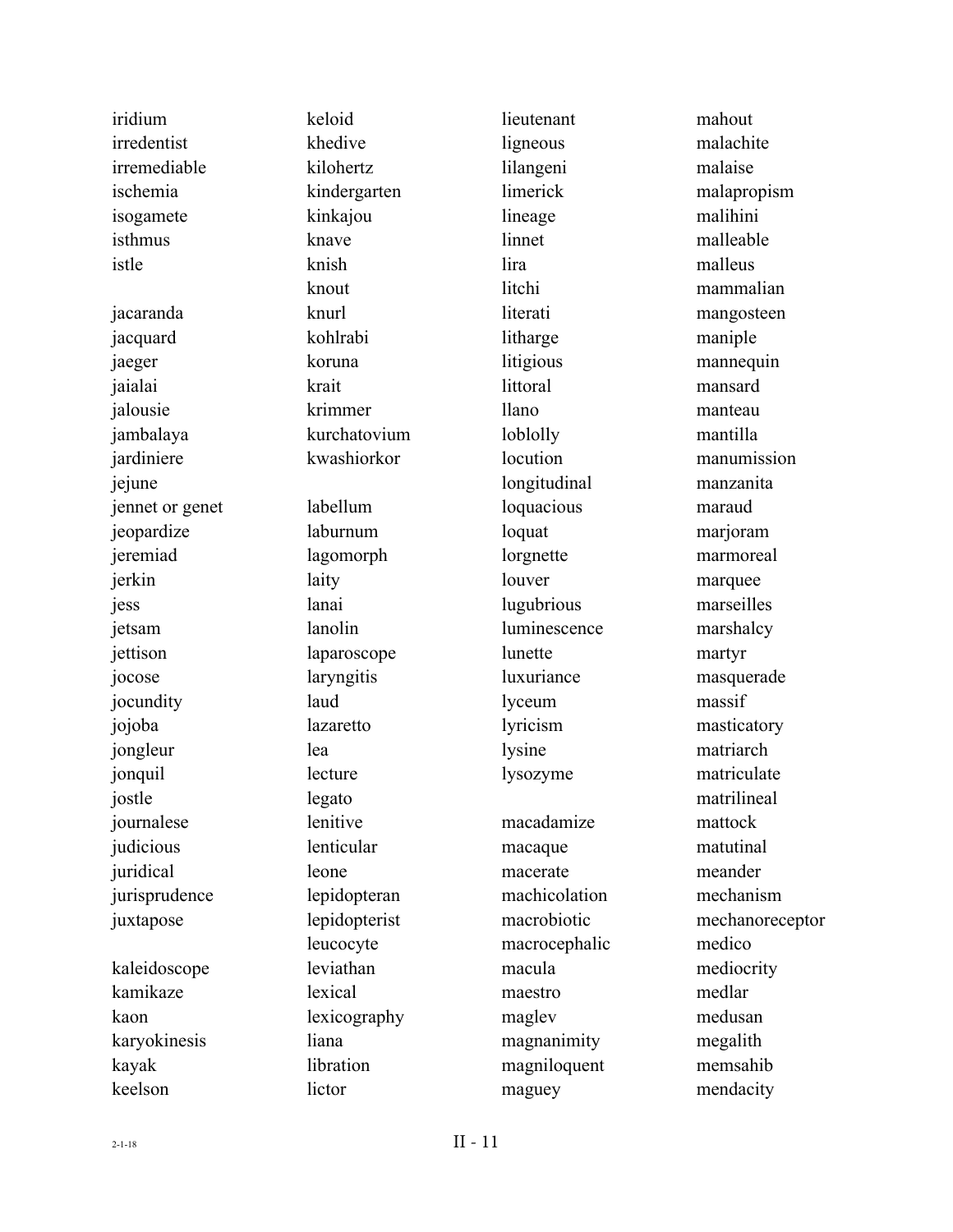meniscus mensch mephitic meridional meringue mesocarp mesquite metalliferous metastasis metazoan metonymy micrometeorite miffed mignonette millionaire milo minatory minestrone minion ministrant minutiae miraculous miscreant misfeasance misnomer mitosis mitzvah mnemonic mogul moiety mollify monaural moneran monetarism monocular monoecious monolith monotonous monstrosity moraine moratorium

moribund morion morpheme mosquito mostaccioli motet motif mottle mountainous mousse mouton mucilage mufti mugwump mukhtar mukluk mulct mulligatawny mullion multifarious munificence mutability myelitis naira narwhal nascent natatorial natty nebula necessitate necessitous necrology nefarious negligible neocolonialism neuralgia nevus newt niche nihilism

nimbostratus nitrogenize nocturnal nodulose nomenclature nonagon nonce nonsequitur nostalgia notarial nouveau noxious nuclease numismatics oakum obdurate obeisance obelisk obfuscate objurgate obligato oblige oblique obloquy obscurantism obsequies obsolescence obstinacy obtrude ocelot octillion octogenarian odoriferous officialdom ohmmeter oleaginous olio omnipotence omnipresence omniscience

onomatopoeia onyx oolite opalescence opaque ophidian ophthalmologist opprobrious opulent orchestrate organelle oriel origami ornithological orotund orthodox orthorhombic osculum osier ostentatious otiose outrageous ouzel overachieve overnice overt oxygenate oxymoron ozoniferous ozonosphere pacifist padrone pageantry pagoda paisa paisano paisley palazzo paleozoology palisade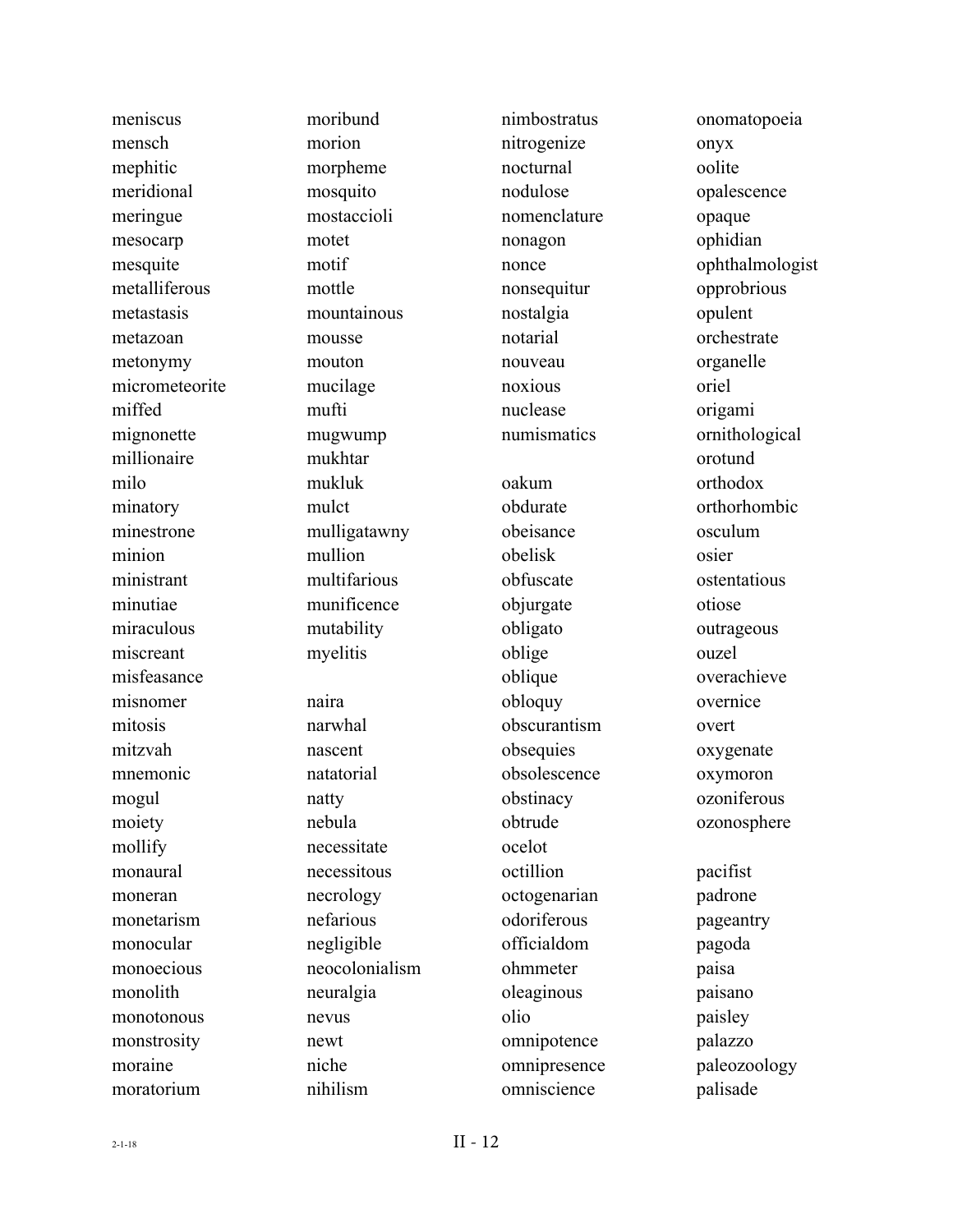| pallor                 |
|------------------------|
| palsied                |
| pandemonium            |
| panegyric              |
| pannier                |
| panocha                |
| parabola               |
| parachutist            |
| paraffin               |
| parallax               |
| parallelepiped         |
| parfait                |
| parhelion              |
| parliamentarian        |
| parquet                |
| parquetry              |
| parsimonious           |
| parterre               |
| parvenu                |
| paschal                |
| passacaglia            |
| pasteurization         |
| pastiche               |
| patchouli or patchouly |
| patriarch              |
| pavilion               |
| peat                   |
| peccary                |
| peculiarity            |
| pedestrianism          |
| peduncle               |
| peen                   |
| pelisse                |
| pellucidity            |
| penultimate            |
| pepo                   |
| perambulator           |
| percipience            |
| peremptory             |
| perestroika            |
| perfidy                |
|                        |

pericardial perihelion peripheral peristyle perjurer perpendicularity perquisite persiflage perspicacious peruke peseta pharmaceutics pharynx phenomenon philately phlox phosphorescence photosynthesis photovoltaics phthisis physique picayune piccolo picot piffle pileus pillage pillion pimiento pinnacle pinyin piquancy pique pirogue pistachio pizzicato placebo plaintiff plait plateau platitudinous

plebiscite plenipotentiary pleonasm plethora pliable plumule plunge plutocracy pluvial pneumonia poignant pointillism polemic politick poltroonery polymorphous polyphony polysaccharide pompadour pongee porcelain porcupine porphyry portcullis portmanteau posit potentate potentiometer potpourri praetor prattle precedent precipice precursory predecessor predilection predominantly preen premier premiere preponderance

presidio prestigious pretermit prevalence prevaricate principal principle prism proboscis proclivity professorial prognathous proletariat prolix promenade pronunciamento propellant propinquity proprietary prorogue proscenium proselyte protocol protrusile proverbial proviso psaltery pseudonym psoriasis psychologically pteridophyte ptomaine pueblo puerile pukka punctilious pungent punkah purlieu pursuivant putsch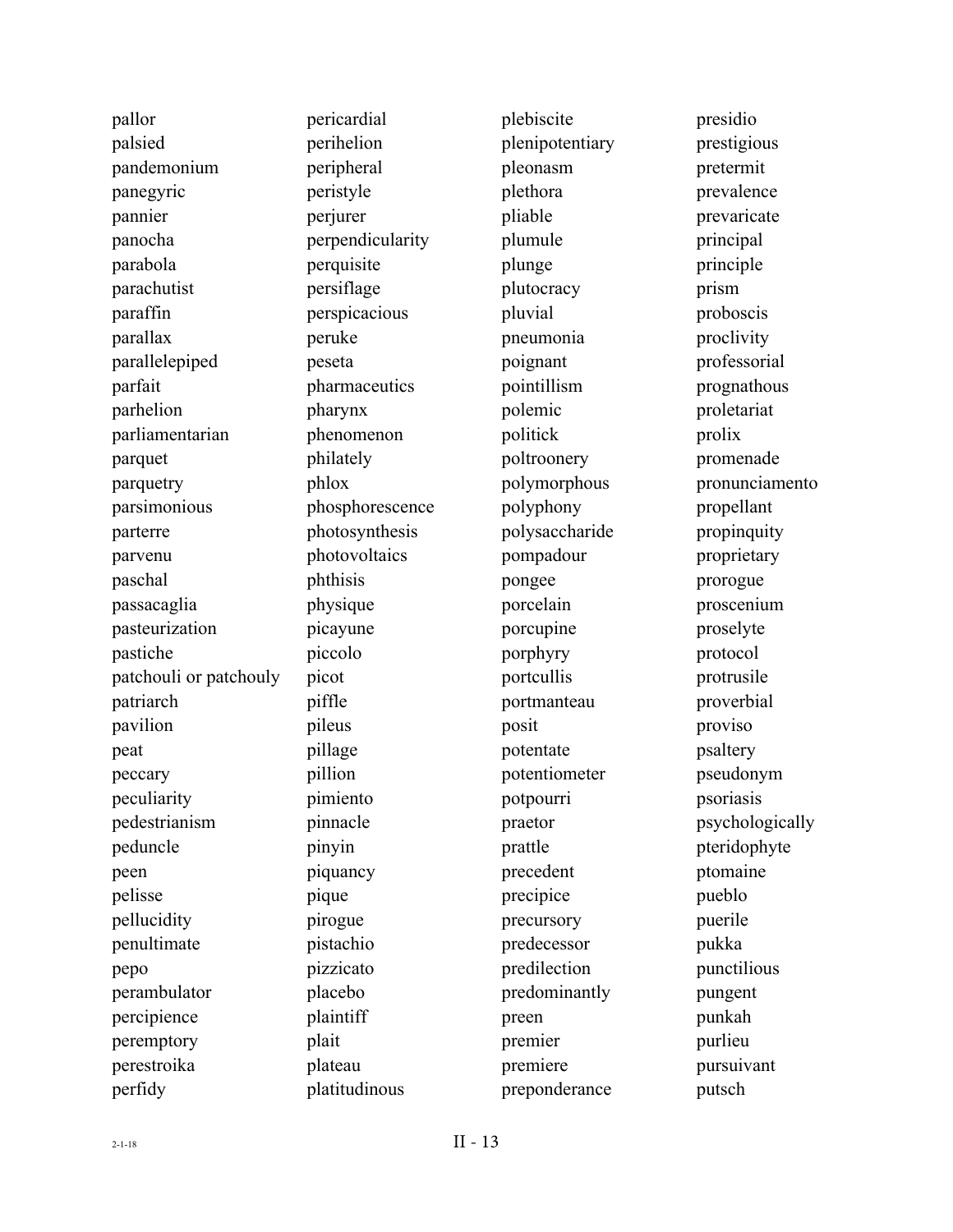| pyramid        | reconnoiter  | runcinate     | senescence     |
|----------------|--------------|---------------|----------------|
| pyretic        | redingote    | russet        | sequela        |
| pyrotechnic    | redivivus    | rutabaga      | sequester      |
|                | redolent     | rutile        | sequin         |
| quadrangular   | redound      |               | serviette      |
| quadrennial    | regalia      | saccule       | sesquipedalian |
| quaestor       | registrar    | sacrilegious  | setaceous      |
| quaggy         | rejuvenate   | sagacious     | settee         |
| qualm          | reliant      | sagittate     | sforzando      |
| quartan        | reminiscence | salubrious    | shako          |
| quasar         | remonstrance | salve         | shallot        |
| quay           | remora       | samisen       | shellac        |
| quell          | rennin       | sanctimonious | shoji          |
| querulous      | repatriate   | sanguinary    | shoran         |
| questionnaire  | repertoire   | sapience      | shrewd         |
| queue          | repossess    | sarcophagus   | siccative      |
| quiescence     | repudiate    | sartorius     | silage         |
| quinquennial   | reserpine    | sateen        | siliceous      |
| quintessence   | resonant     | satiable      | simile         |
| quixotism      | respire      | sauger        | simultaneous   |
| quotidian      | resume       | scabbard      | singe          |
|                | resuscitate  | scalar        | sinistrorse    |
| rachis         | reticular    | scalpel       | skein          |
| radiosonde     | retributive  | scandalous    | skeletal       |
| raglan         | reveille     | scapular      | skirl          |
| ragout         | revenue      | scarp         | skittish       |
| rallentando    | reverie      | scavenger     | skulk          |
| rambunctious   | rhenium      | schematic     | slalom         |
| rancor         | rheology     | schizocarp    | sleuth         |
| rapacious      | rhodopsin    | schizophrenia | sluice         |
| rapport        | rhythm       | sciatic       | smilax         |
| ratchet        | riboflavin   | sclera        | snaffle        |
| raucous        | ringgit      | scrimmage     | snivel         |
| raze           | riposte      | scrivener     | socialize      |
| reagent        | ritardando   | scythe        | sodden         |
| rebec          | rivulet      | secede        | soffit         |
| recalcitrance  | rotifer      | segue         | solecism       |
| recapitulation | rouse        | seiche        | soliloquy      |
| reciprocate    | rubicund     | seigneur      | solipsism      |
| recitative     | ruinous      | semantic      | somersault     |
| recondite      | rumen        | semipermeable | somnambulistic |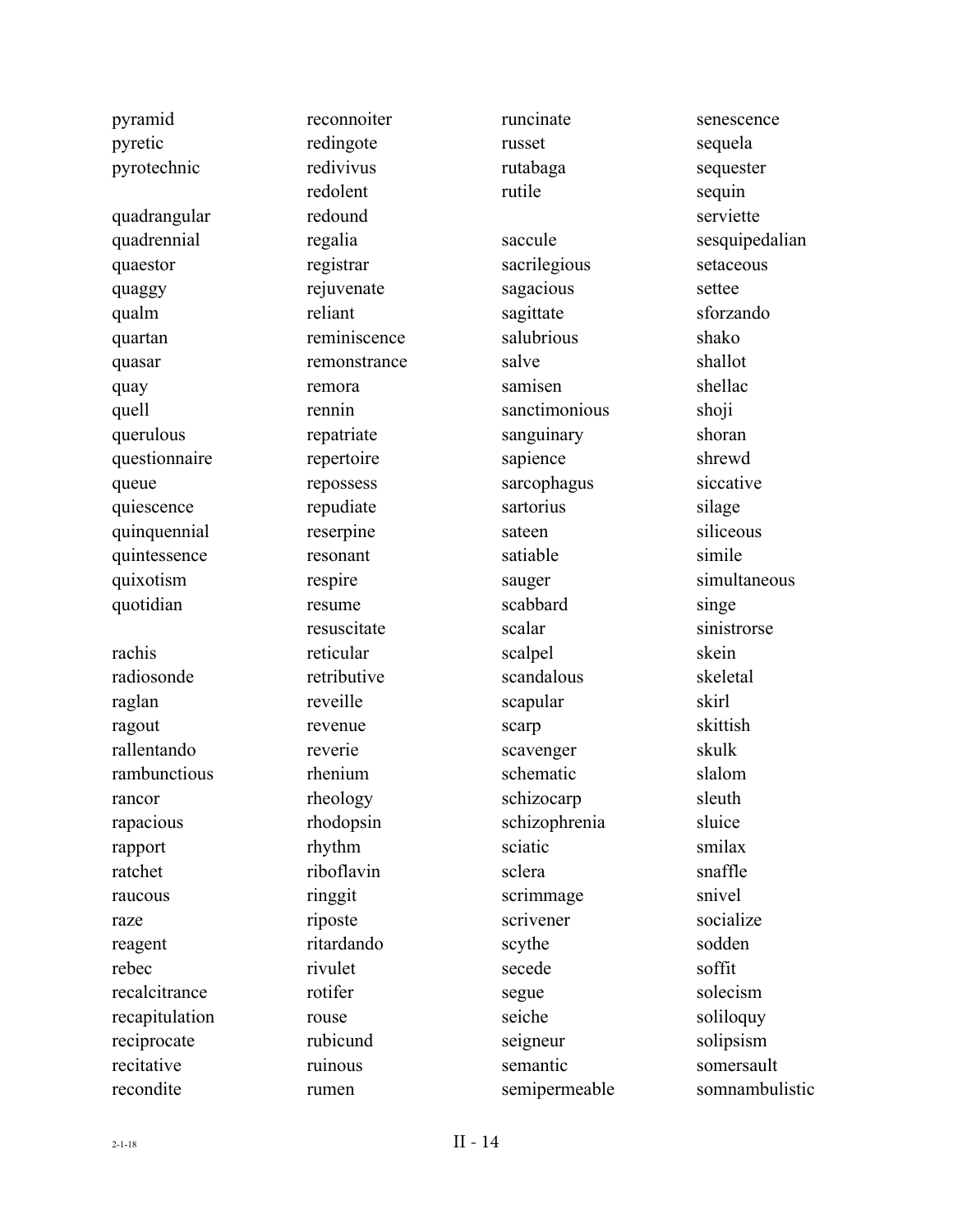| sonneteer        |
|------------------|
| sonorous         |
| sophomore        |
| soporiferous     |
| sorghum          |
| sortie           |
| sostenuto        |
| soubrette        |
| sovereignty      |
| spaghetti        |
| spectacular      |
| sphenoid         |
| spherical        |
| sphinx           |
| sphygmomanometer |
| spikenard        |
| spinnaker        |
| spiracle         |
| spirituality     |
| spirochete       |
| spleenful        |
| splendent        |
| spontaneity      |
| sporangial       |
| squabble         |
| squalid          |
| squama           |
| squeamish        |
| staid            |
| stalactite       |
| stamen           |
| stanchion        |
| statuesque       |
| stentorian       |
| stevedore        |
| stipendiary      |
| strabismus       |
| straiten         |
| stratum          |
| strenuous        |
| streptomycin     |
|                  |

striated strident strobile stroboscopic stroganoff strontium studious subaqueous subluxation subpoena subsidize subterfuge succumb sucre suffragette sundae supercilious supersede surcease surplice surreal surveillance sustenance suzerain swale sybarite syllabary syllogism symbiont synonym systole tableau tachometer tachyon taciturn taconite tallow tannin tapioca tapir

tarpaulin tartan tatami tautological tawdry teak technicality tectonic tedious tektite teleological telephony telephotographic telescopic tellurium temperature tendinitis tentacle tepid teratogen tergiversate terminological terrapin territoriality testatrix tetanus tetrachloride tetrarch tetroxide thalassic theca theocracy thermodynamic thesaurus thiosulfate thorium threnody thrombosis thyme thyrsus timorous

timpani tincture titanium toccata tocopherol tokamak tonneau tonsillitis topee topiary torero torii torrential tortoise totalitarian toucan toupee tourniquet toxemia trachomatous tranquilize or tranquillize translucent trapezoid trauma treachery tremolo trepidation triage trifocal triglyceride trimaran triticale triune trochee troubadour trough trousseau truncheon trypanosomiasis tsunami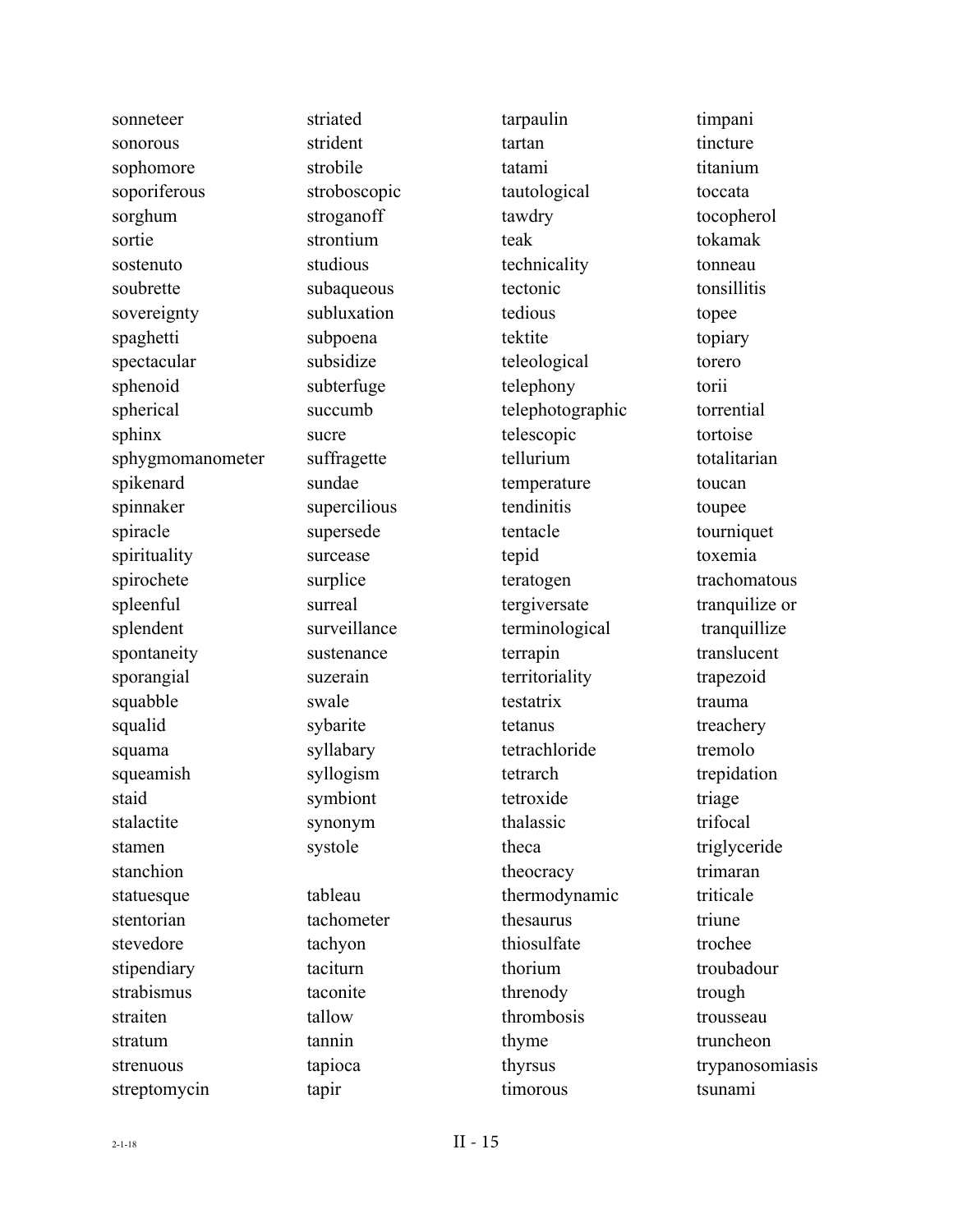| tugrik         | valetudinarian | vituperate     | xenophobe  |
|----------------|----------------|----------------|------------|
| tularemia      | validity       | vociferant     | xerography |
| tumultuous     | valorization   | vogue          | xerophyte  |
| tureen         | vanillin       | volubility     | xylem      |
| turgescence    | vanitory       | vortices       | xylene     |
| tutelage       | vapidity       | voussoir       | xylitol    |
| tyranny        | vaporous       | voyageur       | xylose     |
| tyro           | varicella      | vying          |            |
|                | variegated     |                | yacht      |
| ukulele        | varistor       | wadi           | yammer     |
| umbrage        | vegetarianism  | wainscot       | yarmulke   |
| unaffected     | vehemence      | wan            | yaw        |
| unbelievable   | velocipede     | wapiti         | yeanling   |
| uncial         | venomous       | wattle         | yearn      |
| unctuous       | ventricle      | weal           | yeoman     |
| unequivocal    | ventriloquist  | weaponry       | ytterbium  |
| unfeignedly    | ventriloquy    | weasand        | yuan       |
| unguent        | venue          | weasel         | yurt       |
| unicameral     | veracious      | weir           |            |
| unintentional  | verdurous      | wharf          | zealous    |
| univocal       | vertical       | wherry         | zenith     |
| unmitigated    | vertiginous    | whew           | zeolite    |
| unparalleled   | vespine        | whey           | zephyr     |
| unscrupulous   | vestee         | whilom         | zinnia     |
| unveil         | vestibule      | whimsicality   | zircalloy  |
| upas           | viand          | whorled        | zirconia   |
| upholster      | vibrato        | wickiup        | zither     |
| uproarious     | vicarage       | williwaw       | zoophyte   |
| uracil         | vicinage       | winnow         | zowie      |
| uranium        | videlicet      | wisteria       | zoysia     |
| ursine         | vignette       | worrisome      | zucchini   |
| urticaria      | villi          | wren           | zwieback   |
| utilitarianism | vinculum       | wring          | zymase     |
| uvula          | vinyl          | wrought        | zymogen    |
|                | viricidal      | wry            |            |
| vacuity        | virtuoso       |                |            |
| vagarious      | viscidity      | xanthous       |            |
| valedictorian  | vitreous       | xebec or zebec |            |
| valet          | vitriol        | xenon          |            |
|                |                |                |            |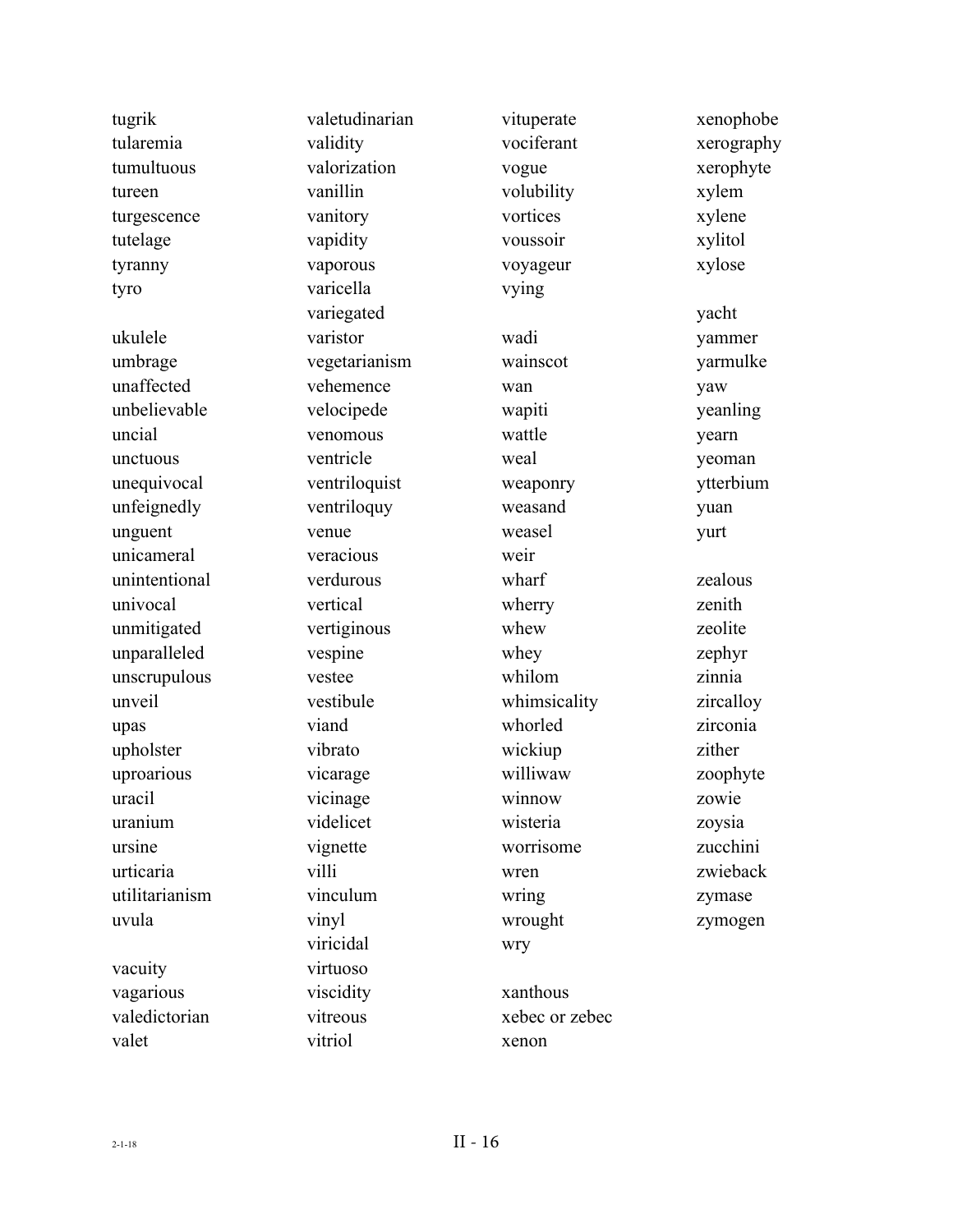### **PACE BOWL**  ELIMINATION/PERFORMANCE EVENT



All contestants are to abide by the dress codes listed in the APPEARANCE SECTION (beginning on page I-8) of these guidelines.

Each school may enter only **ONE TEAM** consisting of four students. Teams compete against each other in regular tournament elimination procedure. Competition order will be arranged prior to beginning the match according to the bye system. The team earning the most points in each round of competition shall move to the next round until first through sixth places are determined.

Each school team must consist of four students proficient in math (including Algebra I and II, Geometry, and Trigonometry), English and literature (through PACE 1144), science (through Physics), social studies (world geography, American and world history, civics, and economics), and electives. Each team will designate a spokesperson or captain.

I**MPORTANT: For toss-up questions, each team member chooses two categories in which to answer questions. He/she may only answer questions in these categories. Everyone may answer elective questions. If an unqualified team member answers the questions before the judge realizes he was not qualified, then his team loses the toss-up and the points even if the answer was correct.** Questions are taken from PACEs starting with PACE 1073. Questions may be visual (such as pictures, maps, etc.).

Competition will consist of two types of questions:

- 1. Toss-up questions
	- a. For toss-up questions, each team member chooses two categories in which to answer questions (math, English, science, or social studies). He may only answer questions in these categories. Everyone may answer elective questions. If an unqualified team member answers the question, then his team loses the toss-up and the points even if the answer was correct.
	- b. A subject area ("Math Toss-up," "Science Toss-up," etc.) and the point value of the Bonus question to follow ("With a fifteen point bonus question") will be announced before reading each toss-up question.
	- c. There is a thirty second maximum time limit to "buzz in" with no discussion, written or verbal. If there is discussion among the team members, five points will be deducted from the team's score.
	- d. Time starts as soon as the question is read once. Repeated questions count against the thirty seconds.
	- e. If a player hits the buzzer before the question is read completely, the reader will stop and the player must answer.
	- f. Any undue hesitation after "buzzing in" is a wrong answer.
	- g. A player should wait until he is recognized by the reader before giving the answer to the toss-up question. He may not have been the first to "buzz in" as he thought. If an answer is given before he is recognized, the question is tossed out and the team loses five points.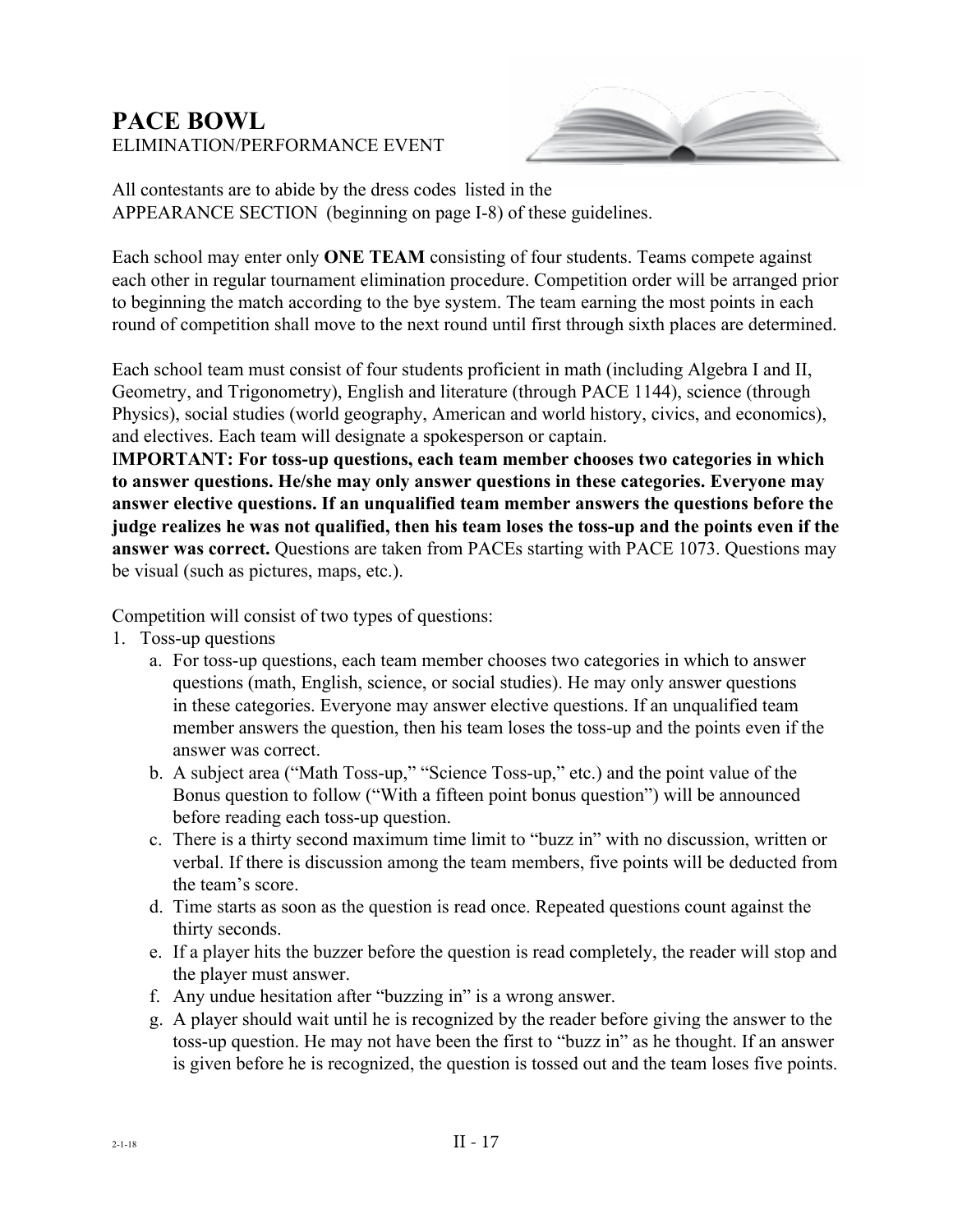- 2. Bonus questions
	- a. If the contestant responds to the toss-up question correctly, his team earns the opportunity to try a bonus question.
	- b. Bonus questions have varying point values and time allotments. A repeated question counts against the allotted time for the question.
	- c. Communication among team members is permitted. However, the answer comes from the team spokesperson or captain, unless he designates another team member to give the answer (e.g., if the answer is too long or too complicated to easily communicate to the spokesperson).
	- d. Allow the full allotted time and then ask for one response.
	- e. No points are deducted if the team responds incorrectly.

Questioning continues until there are ten correctly answered toss-up questions. The team with the highest score is declared the match winner. If there is a tie after ten correct toss-ups, then an additional toss-up question is asked to determine a winner. In the event a team misses the tiebreaker toss-up and loses fives points, the match **DOES NOT END** but continues until a toss-up is answered correctly. The team that correctly answers the tie breaking toss-up will be permitted to answer the accompanying bonus question.

A.C.E. provides the following: tables, chairs, and stopwatch; pads, pencils, and buzzers for each table. A.C.E. provides all PACE Bowl questions. Each round will be supervised by the moderator, timer, and scorekeeper.

### **BIBLE BOWL**

PERFORMANCE EVENT

Teams may consist of **three to five players from the same school or homeschool group.**  (Teams may consist of all males, all females, or both.) All members must be eligible to compete based upon the *Student Convention Guidelines.* Three teams may enter per school or homeschool. Bible Bowl will be a closed-door competition. Each team will have three (3) minutes to answer as many questions as possible. Each player will have (5) seconds to answer each question. All questions will be directed to individual team members, not answered as a group. Each correct answer will earn a point value. Teams will race against the clock, not an opponent. In the event of a tie, a sudden death round will be played sometime on Wednesday. Each team in the qualifying round will be given the same group of questions. New group questions will be presented in the semifinals and in the finals.

**Please note:** Bible Bowl questions will not be released before competition. Bible Bowl will be in English only.

The following chart lists the books of the Bible where the questions will be drawn from each year. This list will repeat itself starting with Year 1.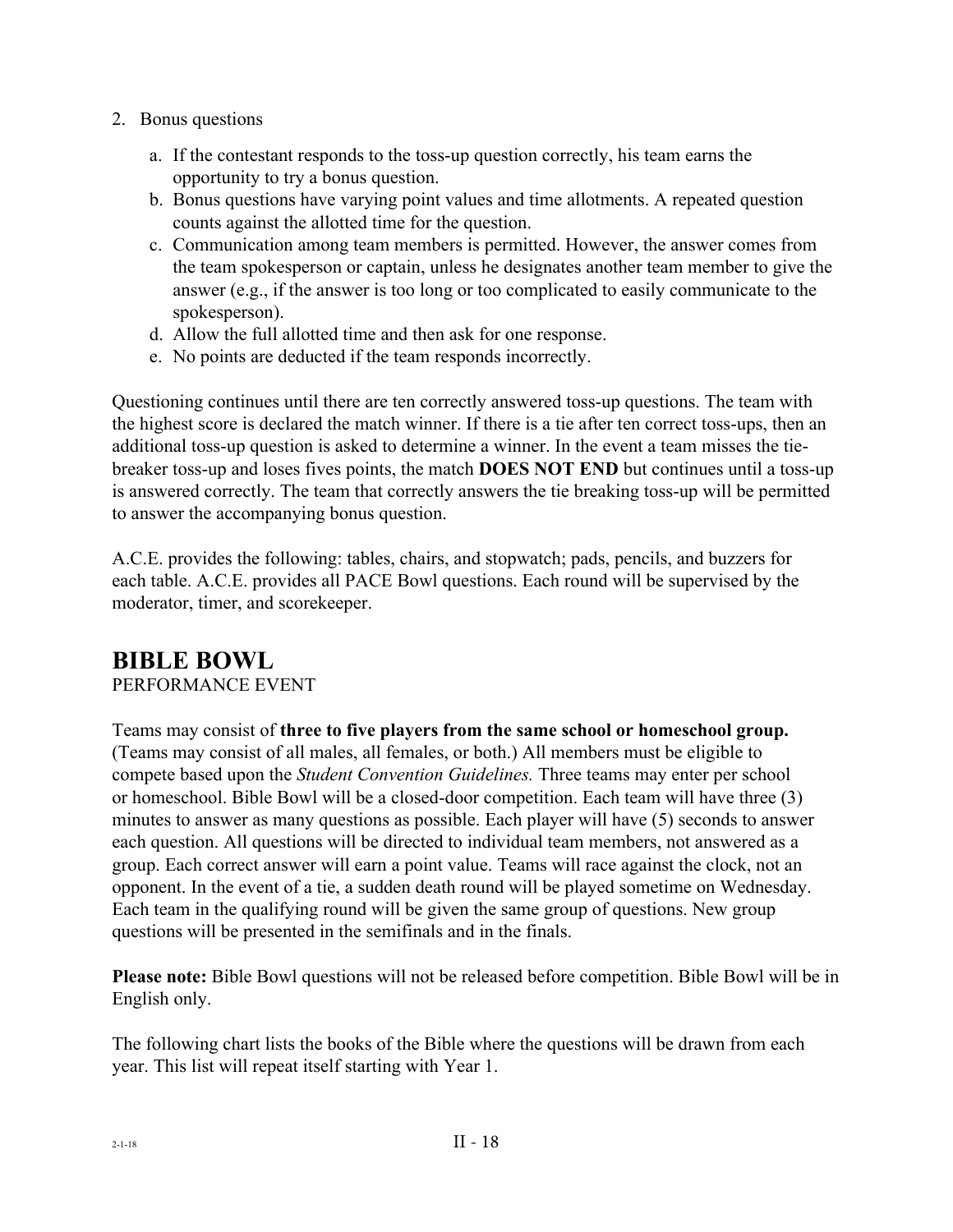| <b>Bible Bowl Books</b> |                 |                  |                 |                |               |
|-------------------------|-----------------|------------------|-----------------|----------------|---------------|
| Year 1                  | Year 2          | Year 3           | Year 4          | Year 5         | Year 6        |
| 2022                    | 2023            | 2024             | 2025            | 2026           | 2027          |
| <b>Old Testament</b>    |                 |                  |                 |                |               |
| Genesis                 | Exodus          | Leviticus        | <b>Numbers</b>  | Deuteronomy    | Ezekiel       |
| Joshua                  | Judges          | Ruth             | Ezra            | Nehemiah       | Esther        |
|                         |                 |                  |                 | Song of        |               |
| Job                     | Psalms          | Proverbs         | Ecclesiastes    | Solomon        | Lamentations  |
| I Samuel                | II Samuel       | I Kings          | II Kings        | I Chronicles   | II Chronicles |
| Nahum                   | Zephaniah       | Jeremiah         | Habakkuk        | Malachi        | Zechariah     |
| Obadiah                 | Jonah           | Amos             | Hosea           | Isaiah         | Micah         |
| Joel                    | Haggai          |                  |                 |                | Daniel        |
| <b>New Testament</b>    |                 |                  |                 |                |               |
| Matthew                 | Mark            | Luke             | John            | Acts           | Revelation    |
| Galatians               | I Thessalonians | II Thessalonians | I Corinthians   | II Corinthians | Romans        |
| Ephesians               | Philippians     | Colossians       | Philemon        | I Timothy      | <b>Titus</b>  |
| II Timothy              | Hebrews         | James            | I Peter         | II Peter       | I John        |
|                         |                 | II John          | <b>III John</b> | Jude           |               |

### **SCIENCE** NONPERFORMANCE EVENT

Science projects may be done by one or two contestants and must have been started after the completion of the previous International Student Convention.



### **Types of Entries**

- 1. **Collection—**classification and display. Examples: rocks, insects, and leaves. Man-made objects such as coins, stamps, and arrowheads are not allowed.
- 2. **Research—**Develop a hypothesis, perform an experiment, record results, write your conclusion, and prepare a display to exhibit your work (e.g., how light helps a plant grow). This event is not a library research paper.
- 3. **Engineering—**Build electronic equipment, optical devices, solar energy converter, etc., using scientific principles to perform a task. Exhibit should include plans, diagrams, schematics, parts list, etc., so that another person could take your plans and duplicate your project. Do not use commercial kits.
- 4. **Theoretical—**An exhibit displaying a discussion of a scientific principle, concept, technique, or theory using charts, graphs, diagrams, photographs, audio-visual, or other visual aids.

### **Checklist for Science:**

- 1. Contestant or contestants may enter one exhibit in each event.
- 2. Each entry must be fully completed and ready for exhibition.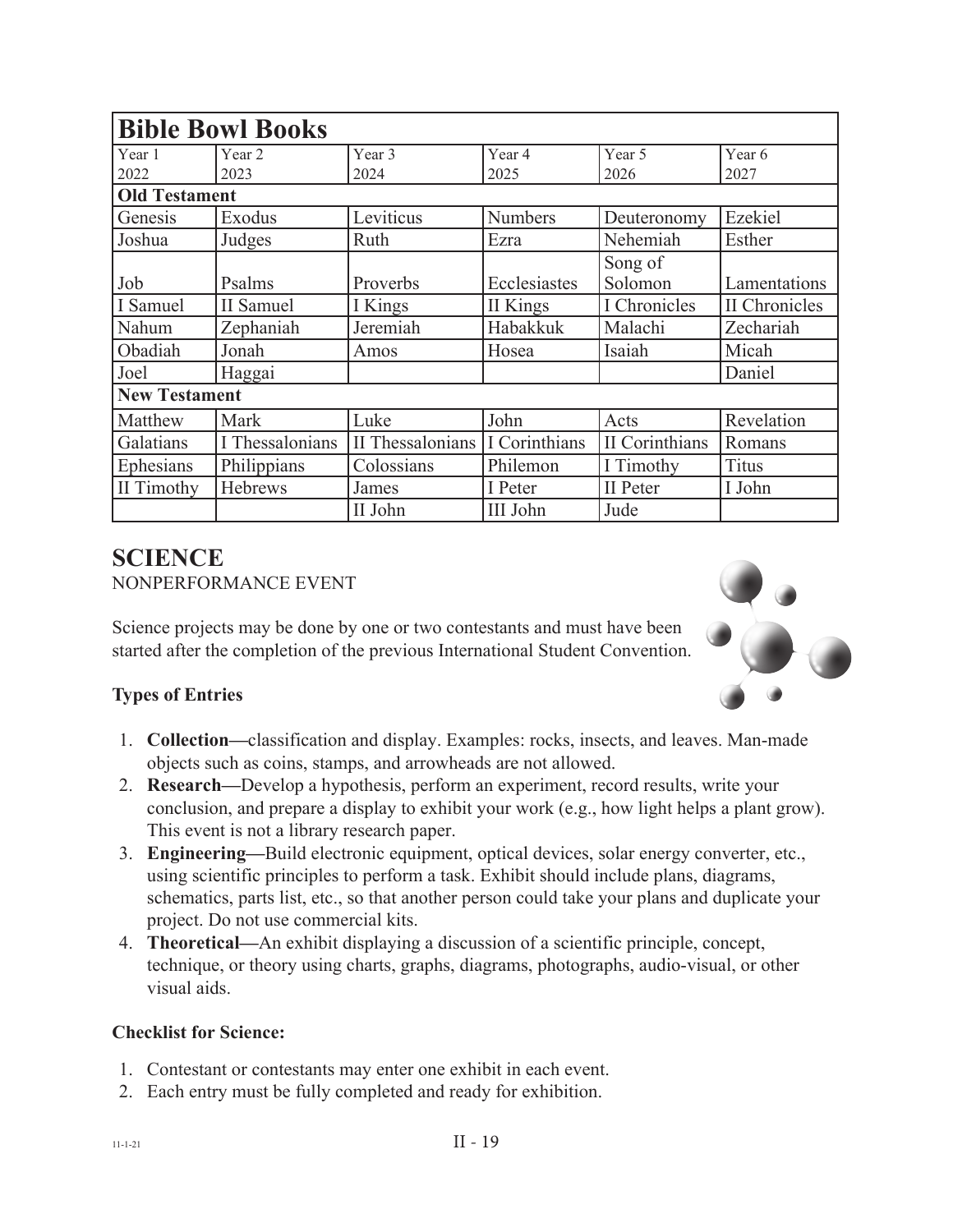- 3. A list shall be submitted identifying any work included in the display that is not the work of the contestant (such as a specially machined component or electronic test equipment). Experiment notebooks and other supporting data should be available for the judges. Photos which include people must adhere to contestant dress standards.
- 4. Exhibits must occupy a table or floor area no wider than 48 inches.
- 5. If electrical power is required, 120 volt AC will be available. All switches and cords must be U.L. or C.S.A. approved. The exhibit must be wired in a safe manner.
- 6. No entry creating a safety hazard will be allowed. Dangerous chemicals; offensive odors; explosives; open flames; or live animals, reptiles, or insects must not be exhibited. Exhibits requiring running water are not permitted.
- 7. Contestant or contestants will set up their exhibit and then leave the area.
- 8. A.C.E. is not responsible for loss of or damage to any exhibit.
- 9. Attach the following forms:
	- a. Judge's Forms (CF24). Three (3) copies with name, school name, customer number, address, and entry filled in. These are required for Regional Convention only.
	- b. Experiment notebook and other supporting data.
- 10. Entries must have a 3" x 5" card securely attached to each piece of project with the following information neatly printed or typed: entry, student's name, school name, school customer number, school address, city, state, and ZIP Code.
- 11. Entries involving computers should have self-booting and menu driven or self-running software.

### **CRITERIA**

**Originality—**Creative approach is given to the project.

**Scientific thought—**Accuracy is exhibited in displaying a scientific fact or principle. Consideration is given to probable amount of effort and study that went into the project.

**Workmanship—**Quality is shown in the construction of the exhibit including the neatness of labels and descriptions.

**Thoroughness—**The project is presented completely and carefully.

**Clarity—**The average person can understand the exhibit clearly.

**Degree of difficulty—**Consideration is given to the level of difficulty involved and time spent to prove the project.

### **On your accompanying paper:**

- 1. Have you stated your purpose, hypothesis, or reason for your project?
- 2. Have you written down the process or steps used in solving or approving the problem (or hypothesis) or included an illustration of how your project works?
- 3. Have you written out the conclusion or what has been proven or illustrated?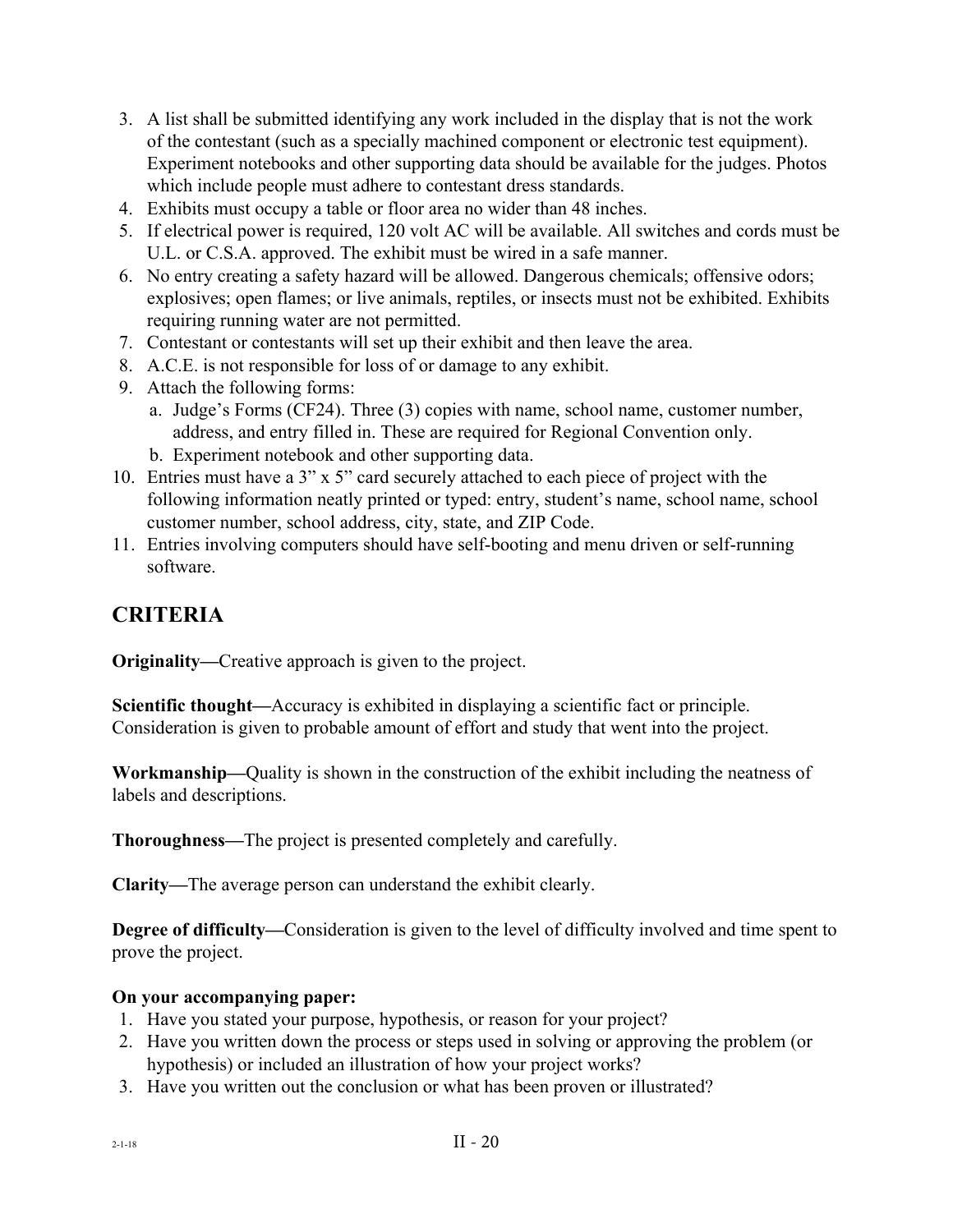- 4. Have you used references and quotes, **in your own words**, that have expressed what has taken place?
- 5. Have you given a Scriptural application or reference for your project?
- 6. Have you given a brief history of the discovery/invention or the hypothesis/facts you are using in your project? Have you shown how the discovery/invention has advanced to today's use? What (in your opinion) is its future use?
- 7. Have you done your very best, using all resources available, to make your display eyecatching and interesting?
- 8. Does your display clearly agree with and illustrate what your paper discusses?
- 9. Does your project provide useful information or is it only amusing?

### **HINTS FROM THE SCIENCE JUDGES**

The local public library often has books on the subject of science projects or Science Fairs. These books will give the student many helpful ideas, but the student still must be creative in his project. Labels that are neatly lettered and attached will enhance the project.

### **SCIENCE JUDGING CRITERIA**

Areas of Evaluation

| Concept                   |                                       |                     | <b>POSSIBLE POINTS</b> |
|---------------------------|---------------------------------------|---------------------|------------------------|
|                           | A. Definite purpose of theme          |                     | $(1-5)$                |
|                           | B. Creativity and originality         |                     | $(1-15)$               |
|                           | C. Meets A.C.E. standards             |                     | $(1-5)$                |
| <b>Scientific thought</b> |                                       |                     |                        |
|                           | A. Accuracy of display                |                     | $(1-15)$               |
|                           | B. Total thought and effort           |                     | $(1-10)$               |
|                           | C. Degree of difficulty               |                     | $(1-10)$               |
|                           | D. Fits category per guidelines       |                     | $(1-5)$                |
| Workmanship               |                                       |                     |                        |
|                           | A. Neatness                           |                     | $(1-5)$                |
|                           | B. Handling of materials              |                     | $(1-5)$                |
|                           | C. Design of layout                   |                     | $(1-5)$                |
| <b>Thoroughness</b>       |                                       |                     |                        |
|                           | A. Presentation                       |                     | $(1-5)$                |
|                           | <b>B.</b> Information                 |                     | $(1-5)$                |
| <b>Display clarity</b>    |                                       |                     | $(1-5)$                |
|                           | <b>Proper documentation submitted</b> |                     | $(1-5)$                |
|                           |                                       | <b>TOTAL POINTS</b> | (100)                  |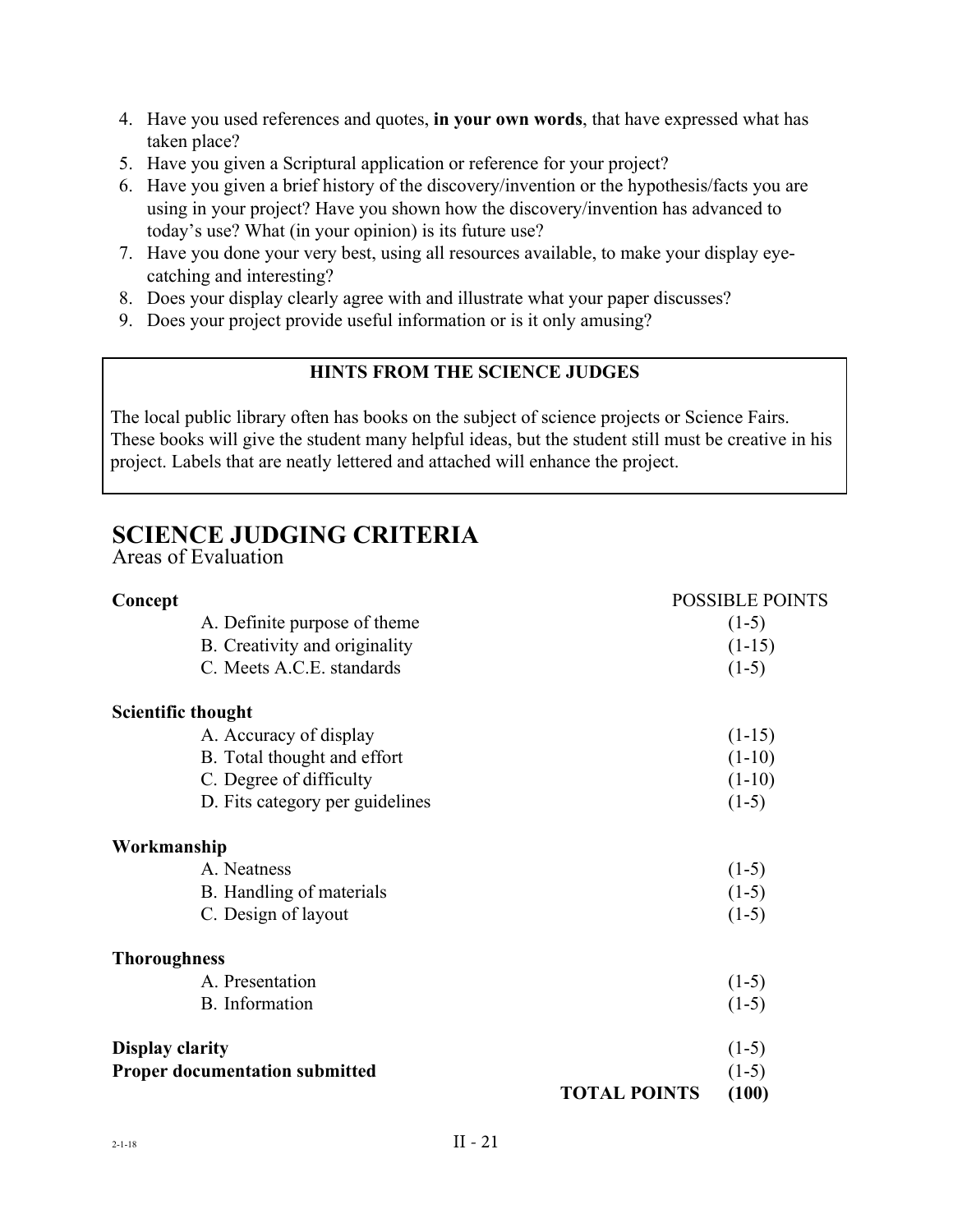## **SOCIAL STUDIES**

NONPERFORMANCE EVENT

Social studies projects may be done by one or two contestants and must have been started after the completion of the previous International Student Convention.

### **Types of Entries**

- 1. **Collection**—classification and display. Examples: aboriginal artifacts (arrowheads, spear heads, tools, etc.), coins, stamps, battlefield artifacts (bullets, buttons, canteens, etc.), and flags. A collection project consists of both a display and a paper. The display for a collection represents the bulk of the work and is the more important part of the project. The paper for a collection project may be a paper or it may be a notebook with pictures, diagrams, list of sources for a collection, etc. This documentation for a collection could be likened to the signs posted on the wall next to a display in a museum, putting the display into a context, explaining from where the collection came, how it came to be, a description of exactly what it is a collection of, and so on.
- 2. **Research**—Choose a topic that is directed to the development of a thesis or the answering of a question. Topics may be from local, regional, national, or world history, economics, geography, or political science. Research projects from the disciplines of sociology, psychology, and anthropology are not acceptable. Do the necessary research, write your conclusion, and prepare a display to exhibit your work. (e.g., *My Family Tree, Immigration: An Oral History, Economic Impact of the Cotton Gin, Quebec and the Seven Years War*). The paper for a research project should be a true research paper that follows all the procedures for such a paper (e.g., bibliography or a list of works cited, footnotes or endnotes, an outline, a title page, etc.) For a research project, the bulk of the work is in the paper. The display is there to augment, support, and illustrate the research contained in the printed document. It could be a reinforcement for the text of the paper.

### **Checklist:**

- 1. Contestant or contestants may enter one exhibit in each event.
- 2. Each entry must be fully completed and ready for exhibition.
- 3. A list shall be submitted identifying any work included in the display that is not the work of the contestant.
- 4. Models, notebooks, scrapbooks, and other supporting data should be a part of the exhibit. Photos that are not historical and include people must adhere to contestant dress standards.
- 5. Exhibits must occupy a table or floor area no wider than 48 inches.
- 6. If electrical power is required, 120 volt AC will be available. All switches and cords must be U.L. or C.S.A. approved. The exhibit must be wired in a safe manner.
- 7. No entry creating a safety hazard will be allowed. Dangerous chemicals, explosives, or open flames must not be exhibited. Exhibits requiring running water are not permitted.
- 8. Contestant or contestants will set up their exhibits and then leave the area.
- 9. A.C.E. is not responsible for loss of or damage to any exhibit.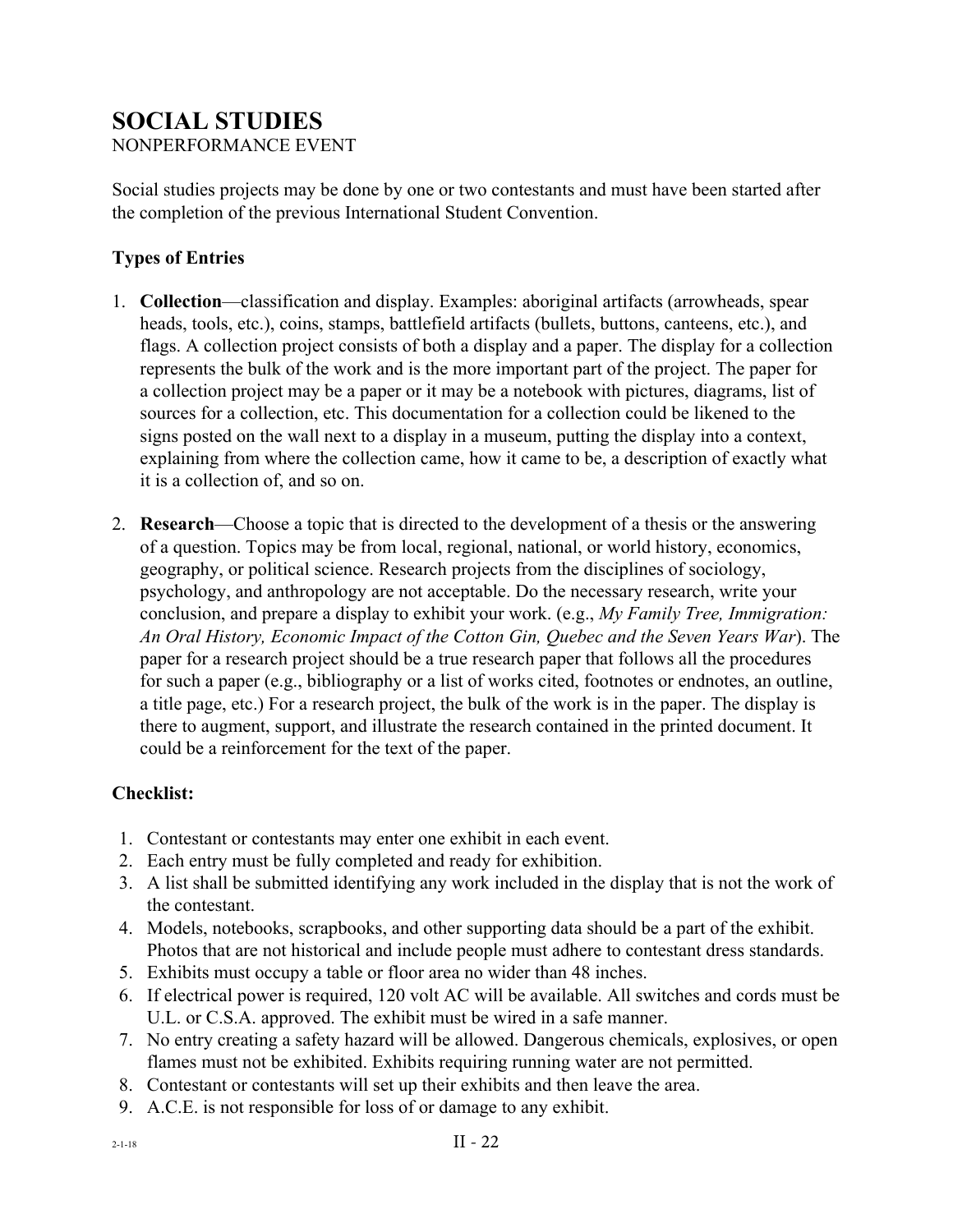- 10. Attach three (3) copies of Judge's Form (CF24) with name, school name, customer number, address, and entry filled in. These are required for Regional Convention only.
- 11. Entries must have a 3" x 5" card securely attached to each piece of project with the following information neatly printed or typed: entry, student's name, school name, school customer number, school address, city, state, and ZIP Code.
- 12. Entries involving computers should have self-booting and menu driven or self-running software.

## **CRITERIA**

**Originality—**Creative approach is given to the project.

**Thought—**Accuracy is exhibited in displaying facts, answering a question, or supporting the thesis. Consideration is given to probable amount of effort and study that went into the project.

**Workmanship—**Quality is shown in the construction of the exhibit including the neatness of labels and descriptions.

**Thoroughness—**The project is presented completely and carefully.

**Clarity—**The average person can understand the exhibit clearly.

**Degree of difficulty—**Consideration is given to the level of difficulty involved and time spent to prove the project.

### **On your accompanying paper:**

- 1. Have you clearly stated your purpose, theme, or thesis for your project?
- 2. Have you written out the conclusion or what has been proven or illustrated?
- 3. Have you documented your research and cited all sources used?
- 4. Have you given a Scriptural application or reference for your project?
- 5. Does your display clearly agree with and illustrate what your paper discusses?
- 6. Can viewers walk away having learned something new, thinking how interesting and informative the project was, and seeing the connection between the stated topic and what they read and saw?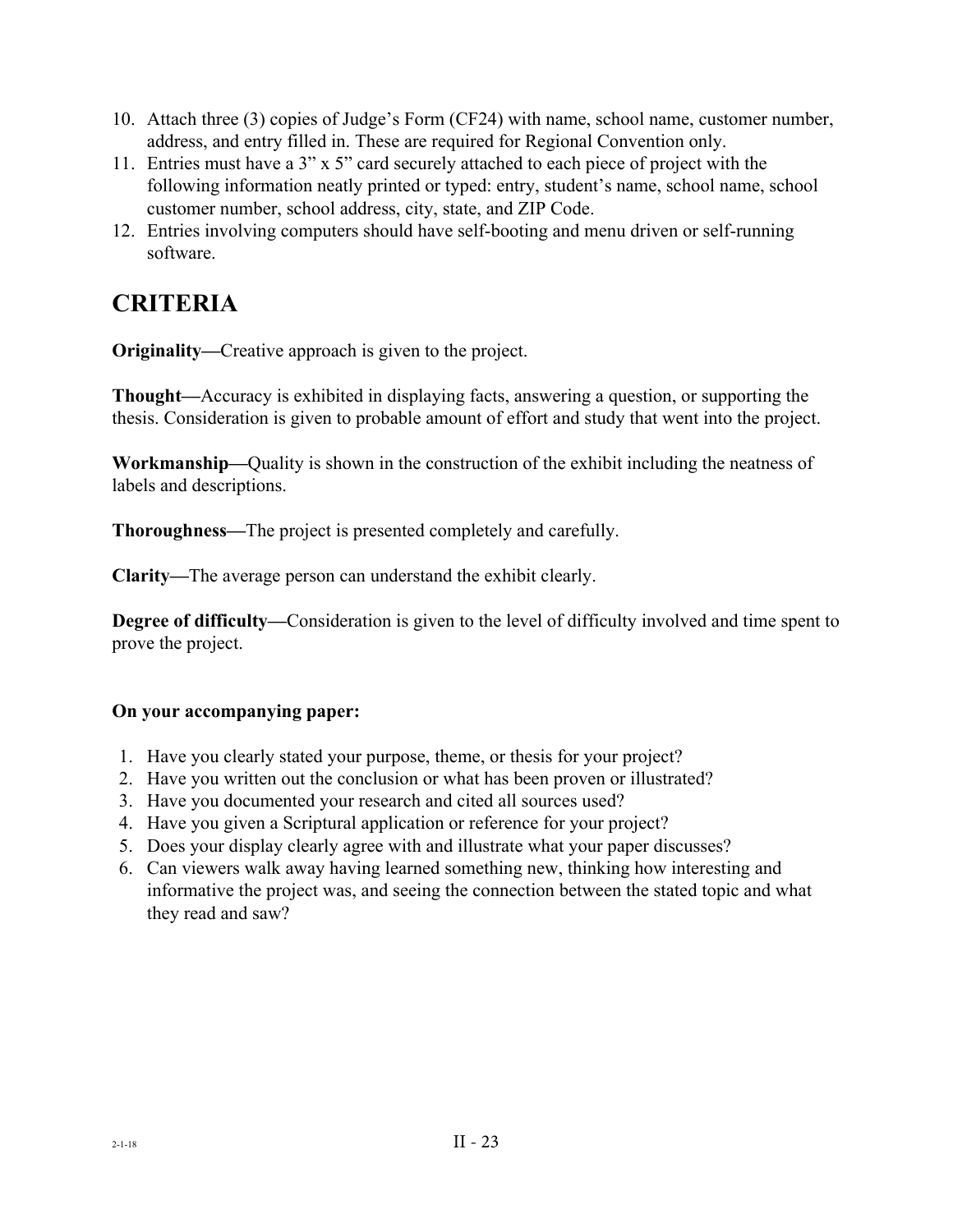## **CREATIVE COMPOSITION**



Themes for essays, short stories, and poetry may be evangelistic, inspirational, Biblical, Christian growth, patriotic, or historical. Please write the THEME of the essay, short story, and poetry on the Judge's Forms where indicated.

### **ESSAY WRITING** NONPERFORMANCE EVENT

### **Refer to the HINTS FROM THE ESSAY WRITING JUDGES before beginning your essay.**

A contestant chooses a topic and writes a paper. (Suggested topics are listed on page II-25.)

- 1. A good essay will use facts, arguments, examples, and illustrations that allow the reader to persuade himself of the truth he is reading.
- 2. The essay must have been written after termination of the previous International Student Convention and must be the original work of the student.
- 3. The essay must be accompanied by a written outline that the student used to organize the essay. (For suggested outline format, please reference English PACE 1097, pages 25–31.)
- 4. Plagiarism of any kind will automatically disqualify the entry. Any borrowed material (statements and/or ideas) must be properly noted.
- 5. A significant portion of the essay must be written during school hours to verify authenticity.
- 6. One entry per contestant.

### **Understanding Essay Writing**

An essay is a written composition governed by one controlling idea called the thesis. This thesis should be supported by at least three main points. In order to make the essay interesting and persuasive, each main point should be explained with specific examples, illustrations, facts, quotations, etc. Give careful attention that the essay includes an interesting introduction, with the thesis given in the last sentence of that introduction. The essay should end with a clear note of finality, with the conclusion reiterating the main points covered in the composition. All sides of the argument must be handled, not just the writer's opinion. For tips on Essay Writing, reference English III PACE 1126, pages 25 and 26.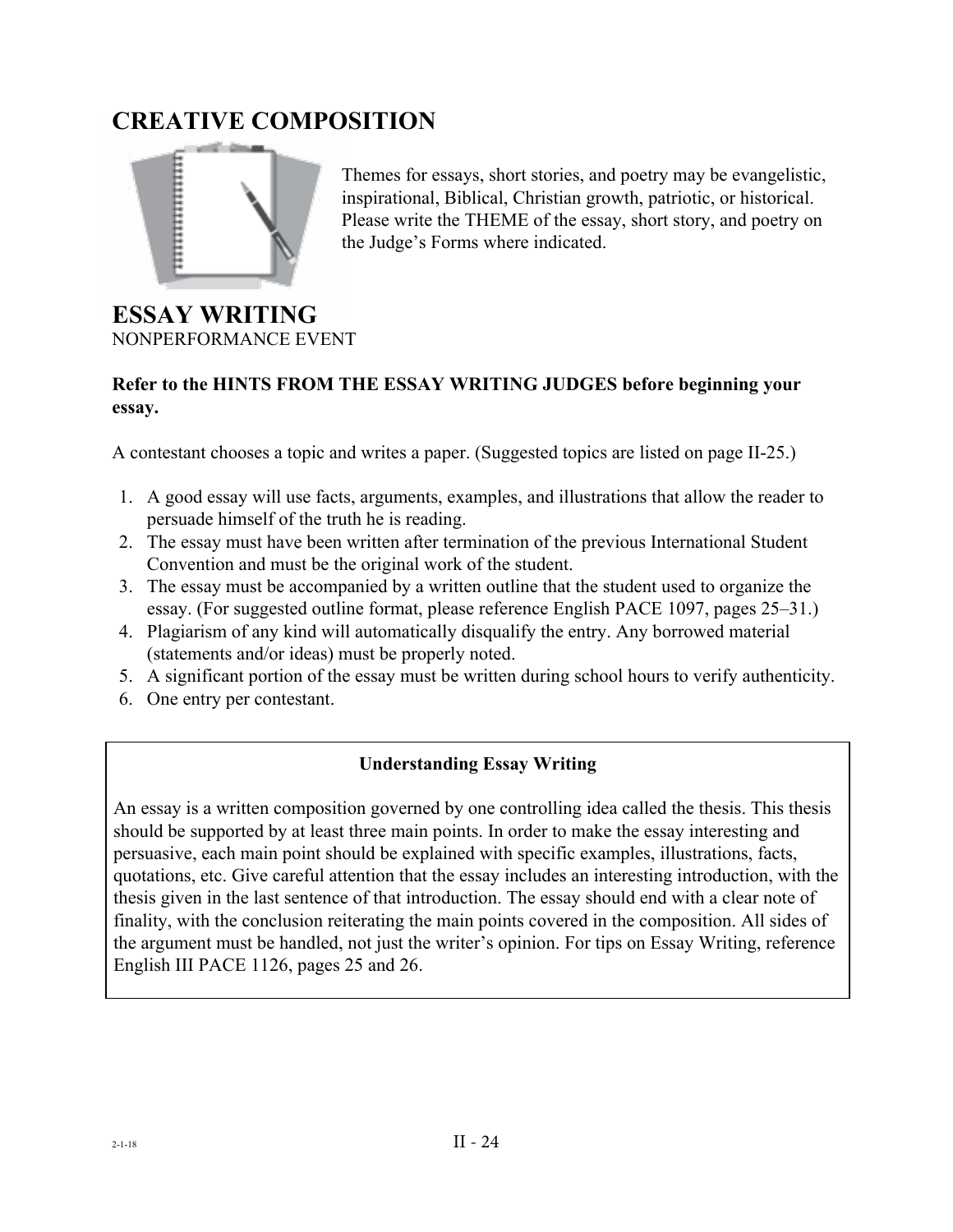### **Regional Convention Checklist for Essay Writing:**

- 1. Length—500–700 words (The outline for an essay does not count against word limit.)
- 2. Format—Should be double-spaced on plain white paper; one full inch margin on all sides. Use 10- to 12-point type and a letter-quality printer. Recommended fonts: Times New Roman, Helvetica, or Arial. No heavy, bold, or fancy fonts.
- 3. Outline—Submit essay outline (typed) with entry.
- 4. Copies—Three (3) copies of essays must be submitted as an early entry. Each copy is be inserted in a separate, clear, gallon-sized, zippered plastic bag with the student's name, school name, school customer number, school address, and school telephone number clearly visible on the front of EACH copy. At Regional Student Convention, TWO COPIES OF THE ESSAY AND JUDGE'S FORMS WILL BE RETURNED.
- 5. Creative Composition Affidavit (CF28) is attached to entry and properly signed and submitted. **You will need three (3) copies of the Creative Composition Affidavit form; attach one copy to each copy of your essay**.
- 6. Three (3) JUDGE'S FORMS (CF25) required for Regional Convention.

### **International Student Convention Checklist for Essay Writing:**

- 1. Essay Writing entries are to be submitted electronically to A.C.E. prior to Convention. When your school registers for ISC, an email will be sent with instructions for submitting early entry documents including:
- 2. The essay.
- 3. The outline used to organize the essay.
- 4. Once Creative Composition Affidavit (CF28) filled out.
- 5. One Judge's Form filled out. Include the title and theme of your essay on the Judge's Form where indicated.

### **Topics**

COMPOSITIONS ARE NOT LIMITED TO THESE TITLES; these are merely ideas.

- 1. America Needs Christian Education
- 2. Repentance, Revival, and Reformation
- 3. What Is a Christian School?
- 4. The Fear of God: Antidote to Humanism
- 5. America Needs Godly Leadership
- 6. Biblical Requirements for Christian Leadership
- 7. The Character Qualities of a True Leader
- 8. What One Man Can Do for His Country
- 9. Duties of Responsible Christian Citizenship
- 10. Christians Need Biblical Convictions
- 11. What Is Success?
- 12. The Cost of Christian Discipleship
- 13. Do We Have Rights or Responsibilities?
- 14. Keys for a Reformation
- 15. Determining America's Course
- 16. Freedom's Last Choice
- 17. Christian Political Responsibility
- 18. Why Sit We Here Until We Die?
- 19. Essential Traits of Christian Leadership
- 20. Three Ways to Bring Reform to America
- 21. Theistic Education: How to Reach America
- 22. New Laws or New People
- 23. Freedom Is ...
- 24. Can You Legislate Morality?
- 25. The Change Has Begun: We Must Finish the Fight
- 26. The Umbrella of Parental Authority
- 27. Meekness Is Strength
- 28. Purity—Motives, Values, Principles, Character, and Habits
- 29. A Christian Response to Abortion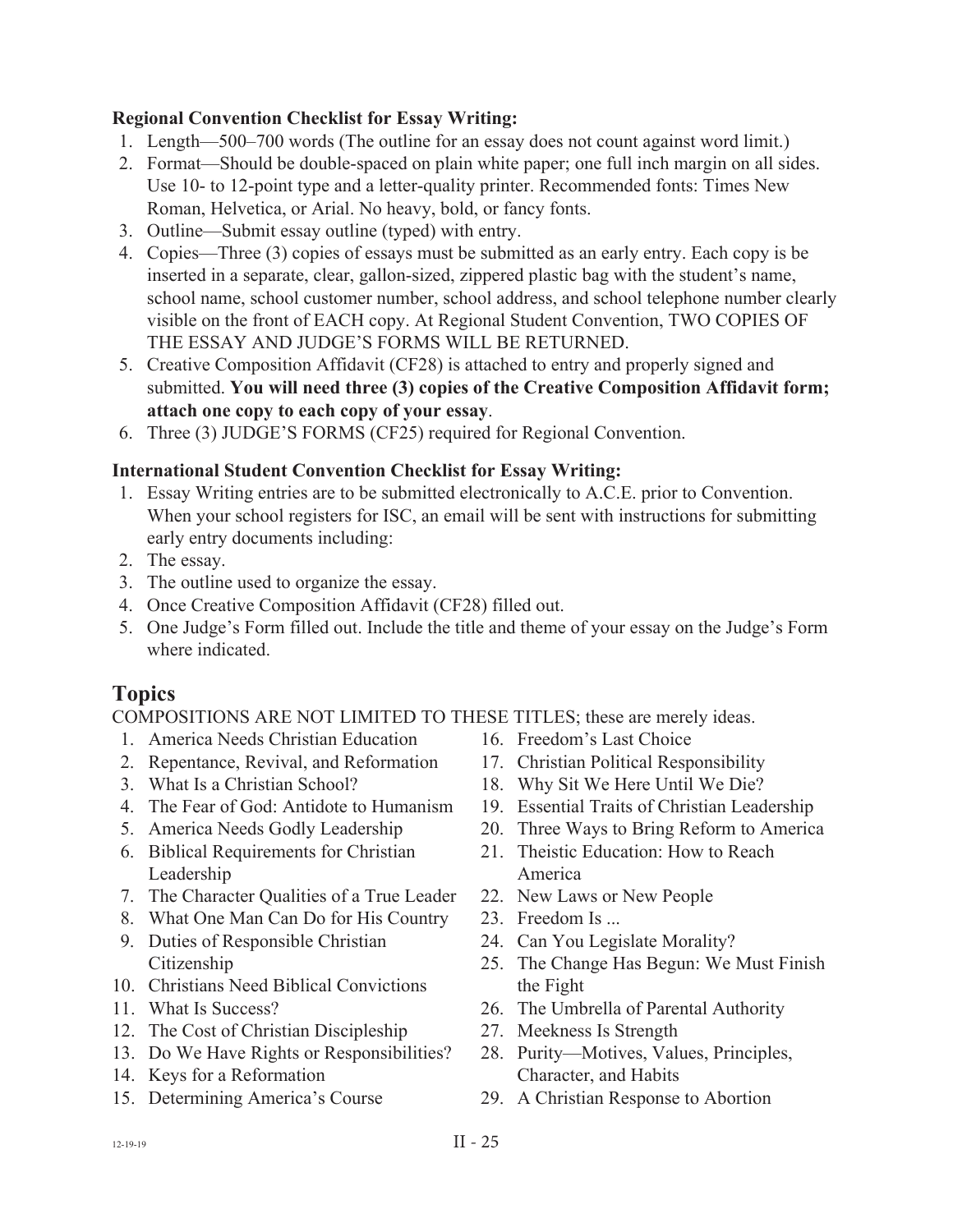### **HINTS FROM THE ESSAY WRITING JUDGES**

Read over the Judge's Form before writing. Judges look for organization and persuasiveness in essays. Begin your entry with a strong thesis clearly stated in the first paragraph; then follow through logically, smoothly, and persuasively to support that thesis. Use your own idea and **avoid clichés or generalizations that are not supported by examples or illustrations**. Quotes are a good way to support a thesis but should be used sparingly; the judges are interested in what you have to say. Careful attention should be given to organization, and your outline will be a valuable tool to keep ideas flowing in the proper order. Judges also look at the technical merits of the piece. Writing should be in the **third** person unless you have a specific reason for using first or second person. PROOF YOUR WORK! The essay should be neat and free of typing, spelling, grammatical, and punctuation errors. Watch for pronoun/antecedent agreement, wordiness and redundancies, parallelism, and point-of-view shifts. Be careful not to go over the length limit. It would not be equitable for judges to allow you more space than they allow your competitors. Finish with a strong, closing statement. Refer to English PACEs 1126 and 1127 for suggestions.

## **ESSAY WRITING JUDGING CRITERIA**

### Areas of EvaluationPOSSIBLE POINTS

| <b>Theme</b>     | An evangelistic, inspirational, Biblical, Christian growth,<br>patriotic, persuasive, or historical theme should be given |          |
|------------------|---------------------------------------------------------------------------------------------------------------------------|----------|
|                  | in a precise thesis statement, which is examined and<br>discussed logically.                                              | $(1-10)$ |
| Composition      |                                                                                                                           |          |
|                  | A. Essential points given logically and stated in parallel form                                                           | $(1-15)$ |
|                  | B. Use of examples and illustrations                                                                                      | $(1-10)$ |
|                  | C. Cogency and unity—everything in the essay directly                                                                     |          |
|                  | supports the thesis                                                                                                       | $(1-10)$ |
|                  | D. Valid argument and persuasion without exhortation or                                                                   |          |
|                  | preaching; strong closing statement                                                                                       | $(1-10)$ |
|                  | E. Creativity and individuality of presentation                                                                           | $(1-10)$ |
|                  | F. Outline included, properly followed and formatted                                                                      | $(1-5)$  |
| <b>Mechanics</b> |                                                                                                                           |          |
|                  | A. Neatness, general appearance                                                                                           | $(1-5)$  |
|                  | B. Spelling, punctuation, and grammar (subject-verb agreement,                                                            |          |
|                  | pronoun agreement, no misplaced modifiers, etc.)                                                                          | $(1-15)$ |
|                  | C. Progression of ideas, an argument, transitions, length                                                                 |          |
|                  | of paragraphs                                                                                                             | $(1-5)$  |
|                  | <b>Proper documentation submitted</b>                                                                                     | $(1-5)$  |
|                  | <b>TOTAL POINTS</b>                                                                                                       | (100)    |
|                  |                                                                                                                           |          |

**Note: As many as 10 points may be subtracted if essay is not between 500 and 700 words in length.**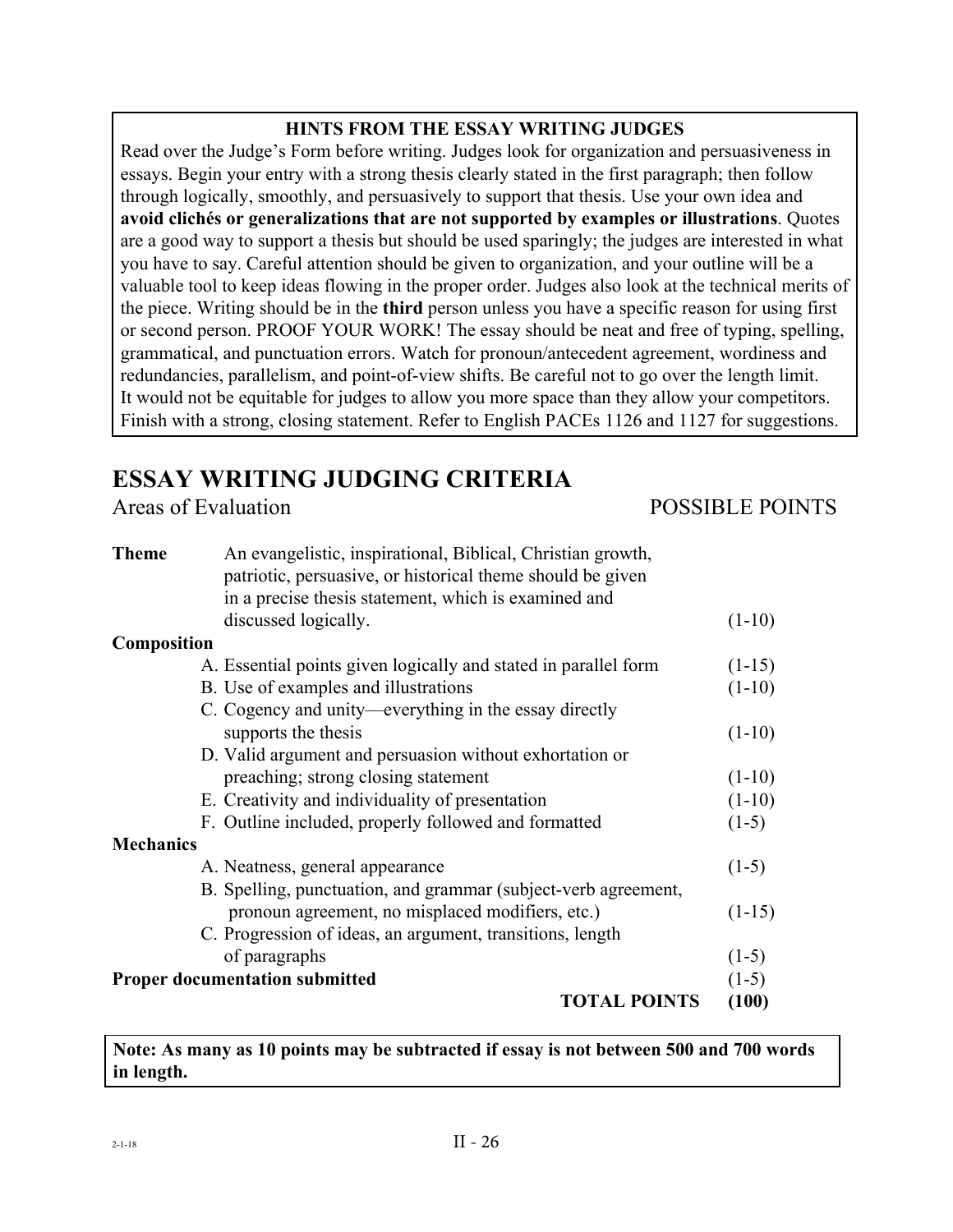## **POETRY WRITING**

NONPERFORMANCE EVENT

The contestant writes an original poetry composition with a Christian, patriotic, Biblical, evangelistic, persuasive, or historical theme. The contestant should keep in mind his purpose for the poem—why it is being written and what effect is being achieved.

- 1. The poem may be narrative or discursive with an assumed or personal point of view. All poems are lyrical, though usually not written to be sung. You may, however, specifically choose to craft your poem as lyrics to be set to music.
- 2. The poem must have been written after the termination of the previous International Convention and must be the original work of the student.
- 3. Plagiarism of any kind will automatically disqualify the entry.
- 4. A significant portion of the poem must be written during school hours to verify authenticity.
- 5. One entry per contestant.

### **Regional Convention Checklist for Poetry Writing:**

- 1. Format—At least eight (8) typewritten lines (double-spaced) and no more than thirty (30) typewritten lines on plain white paper. (Variations from these line limitations must show evidence of very careful attention to word choice and structure, plus strong thematic basis.) On a computer, use 10- to 12-point type with Times New Roman, Helvetica, or Arial font.
- 2. Copies—Three (3) copies of the poem must be submitted as an early entry. Each copy is be inserted in a separate, clear, gallon-sized, zippered plastic bag with the student's name, school name, school customer number, school address, and school telephone number clearly visible on the front of EACH copy. At Regional Student Convention, TWO COPIES OF THE POEM AND JUDGE'S FORMS WILL BE RETURNED.
- 3. Creative Composition Affidavit (CF28) properly signed and submitted. **You will need three (3) copies of the Creative Composition Affidavit form; attach one copy to each copy of your poem.**
- 4. Three (3) copies of the JUDGE'S FORMS (CF26) are required for Regional Convention.

### **International Student Convention Checklist for Poetry Writing:**

Poetry Writing entries will be submitted electronically to A.C.E. prior to Convention. When your school registers for ISC, an email will be sent with instructions for submitting early entry documents including:

- 1. The poem.
- 2. One Creative Composition Affidavit (CF28) filled out.
- 3. One Judge's Form filled out. Include the title of your poem on the Judge's Form where indicated.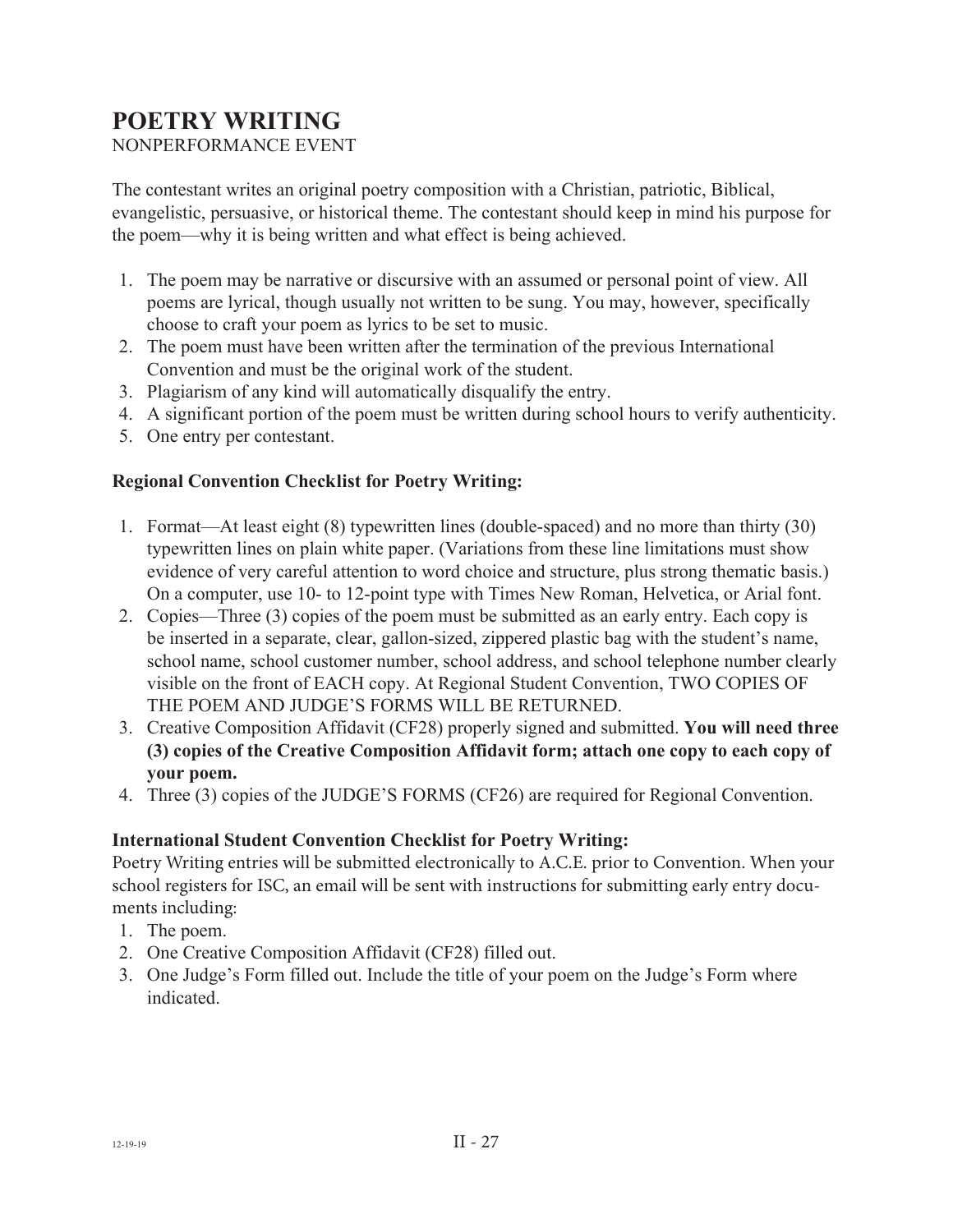### **HINTS FROM THE POETRY WRITING JUDGES**

Judges look for poems that are neat in appearance, complete in thought, and effective in message and impact. The true purpose of a poem is to transmit in words a complete thought and, at the same time, to move emotions. A poem must have a reason for existence; the emotional impact and a resultant change in attitude is that reason. If your poem is correct in form, yet is not logically correct or emotionally stimulating, the poem will not score well. A poem must DO something, not merely talk about something. The theme, then, becomes of utmost importance; for, if the poem is to do something, it must do something worthwhile. Second, but still important, is the form of the work. If the form is weak or inconsistent, it will not fall correctly on the ear, causing the message to be lost to the reader. Poems should also have a lyric quality, though they may not be intended for music. Remember, a poem can only do ONE thing, not several. Strive for unity of purpose and skill of execution. Technical errors of any sort, especially those that might be thought of as minor, such as a misplaced comma or misspelled word, often represent major weaknesses in aspects that are less obvious to the trained eye and ear. A scrupulous writer always attends carefully to the smallest and most obvious detail. What is said is always at the mercy of how it is said. When this principle is ignored, the reader will not be guided by the writer's thoughts but by his own. These thoughts may be counterproductive to the writer's subject and intention and become an unconscious use of stock responses, formulaic phrases, hackneyed expressions, irrelevant associations, and sentimentality rather than honesty. A poem that effectively treats a subject moves the reader to a place where he has never been before. Refer to English PACEs 1105 and 1106 for ideas.

## **POETRY WRITING JUDGING CRITERIA**

Areas of Evaluation **POSSIBLE POINTS** 

| Theme Evangelistic, inspirational, Biblical, Christian growth, patriotic, persuasive, |          |
|---------------------------------------------------------------------------------------|----------|
| or historical theme. Poem has one central idea; unity in viewpoint.                   |          |
| A. Unity and coherence                                                                | $(1-10)$ |
| <b>B.</b> Clarity                                                                     | $(1-10)$ |
| Use of poetic material                                                                |          |
| A. Sentiment and emotion—sincerity                                                    | $(1-10)$ |
| B. Vocabulary—exact, colorful, and concrete                                           | $(1-10)$ |
| C. Meter—established and effective                                                    | $(1-10)$ |
| D. Sounds—rhyme, assonance, consonance, alliteration, etc.                            | $(1-10)$ |
| E. Poetic devices—figures of speech, symbolism, and patterns                          | $(1-10)$ |
| F. Creativity—originality and freshness                                               | $(1-5)$  |
| <b>Mechanics</b>                                                                      |          |
| A. Format and general appearance                                                      | $(1-5)$  |
| B. Usage, punctuation, and spelling                                                   | $(1-15)$ |
| <b>Proper documentation submitted</b>                                                 | $(1-5)$  |
| <b>TOTAL POINTS</b>                                                                   | (100)    |
|                                                                                       |          |

**Note:** As many as 10 points may be subtracted if poem is not 8 to 30 lines in length and is not printed/typed on plain white paper.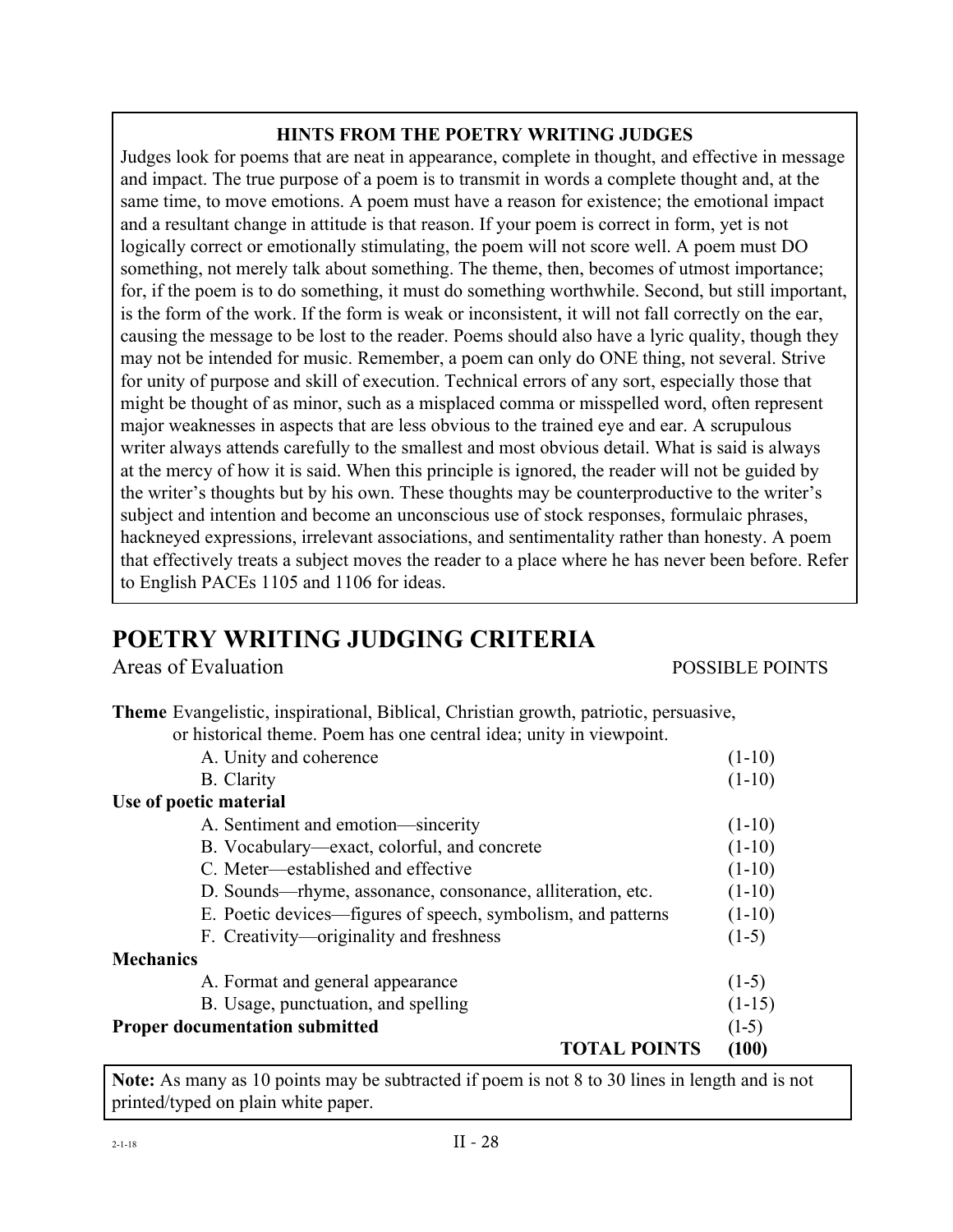## **SHORT STORY WRITING**

NONPERFORMANCE EVENT

The contestant writes and submits a fiction composition. The story may be based on real experience; it may be purely imaginary; or it may be a fictionalized report of an historical happening.

- 1. The story MUST have an evangelistic, Biblical, Christian growth, patriotic, or historical theme.
- 2. The story must have been written after the termination of the previous International Convention and must be the original work of the student.
- 3. Plagiarism of any kind will automatically disqualify the entry.
- 4. A significant portion of the story must be written during school hours to verify authenticity.
- 5. One entry per contestant.

### **Regional Convention Checklist for Short Story:**

- 1. Length—600–1,000 words
- 2. Format—Should be double-spaced on plain white paper; one full inch margin on all sides. Use 10- to 12- point type and a letter-quality printer. Recommended fonts: Times New Roman, Helvetica, or Arial. No heavy, bold or fancy fonts.
- 3. Copies—Three (3) copies of the short story must be submitted as an early entry. Each copy is be inserted in a separate, clear, gallon-sized, zippered plastic bag with the student's name, school name, school customer number, school address, and school telephone number clearly visible on the front of EACH copy. At Regional Student Convention, TWO COPIES OF THE SHORT STORY AND JUDGE'S FORMS WILL BE RETURNED.
- 4. Creative Composition Affidavit (CF28) properly signed and submitted. **You will need three (3) copies of the Creative Composition Affidavit form; attach one copy to each copy of your short story.**
- 5. Three (3) copies of JUDGE'S FORMS (CF27) are required at the Regional Convention.

### **International Student Convention Checklist for Short Story Writing:**

Short Story Writing entries will be submitted electronically to A.C.E. prior to Convention. When your school registers for ISC, an email will be sent with instructions for submitting early entry documents including:

- 1. The short story.
- 2. One Creative Composition Affidavit (CF28) filled out.
- 3. One Judge's Form filled out. Include the title and theme on the Judge's Form where indicated.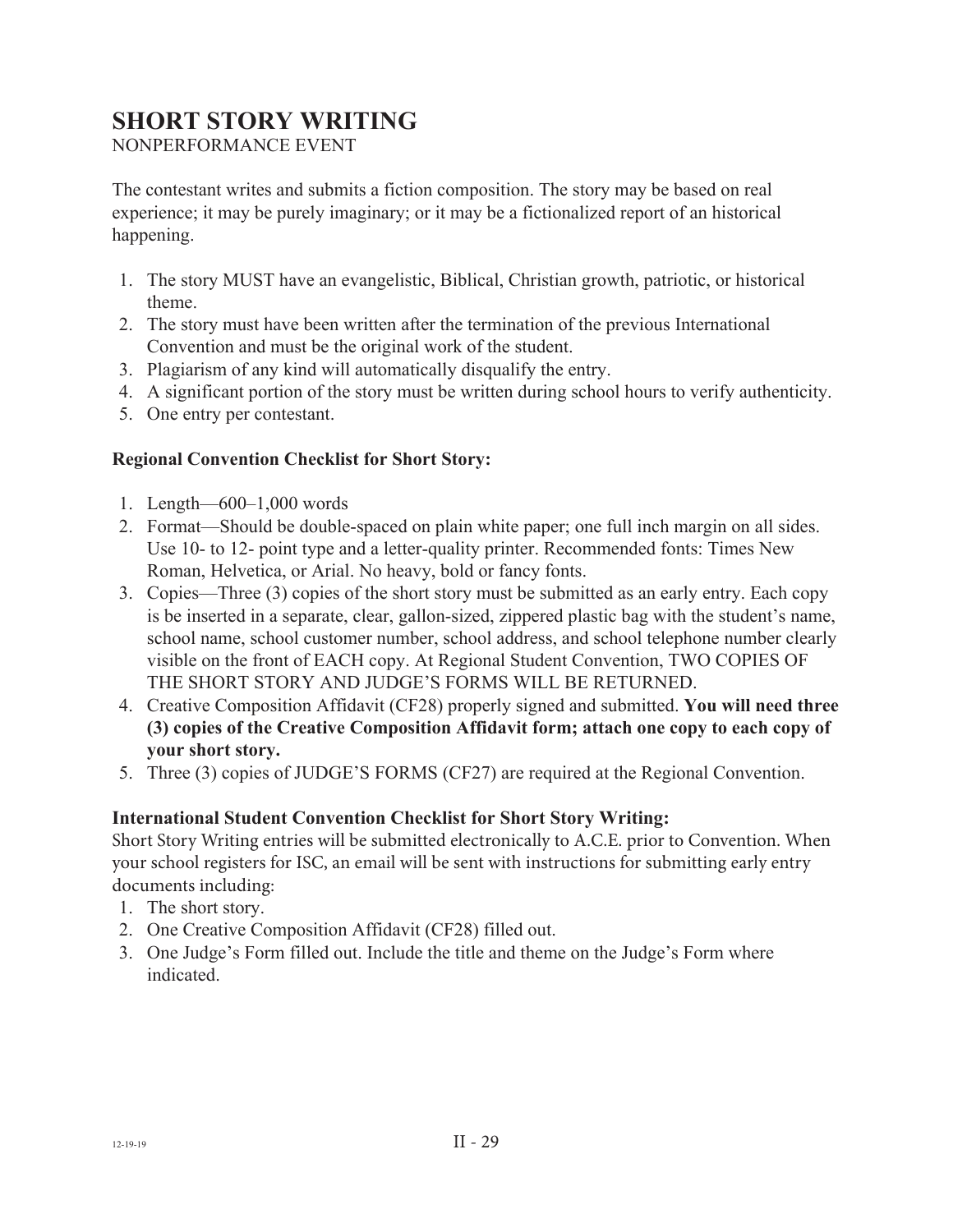### **HINTS FROM THE SHORT STORY JUDGES**

Judges look for stories that are original and imaginative yet believable. It is important that your Short Story contain a balance of all the elements of narrative fiction: plot, setting, characterization, conflict, and resolution. It should not overemphasize one to the detriment of the others. Because of space limitations, it is important that you develop each facet of your story carefully and thoughtfully, paying particular attention to your choice of words. Use words economically, that is, do not use several trite, colorless words when one strong, imaginative word could replace them and enhance the tone of your story. Neither should you waste good words. Make each one count. Consider it carefully. Is it there for a reason? Is it used accurately? Does it tell the reader exactly what you want him to know, or does he have to guess at your meaning? When you are satisfied that your story says what you want it to say, check it carefully to eliminate errors in grammar, punctuation, and spelling. Also check the word count, since judges will subtract points if you exceed the limits.

## **SHORT STORY WRITING JUDGING CRITERIA**

Areas of Evaluation

### POSSIBLE POINTS

| The story                                                          |          |
|--------------------------------------------------------------------|----------|
| A. Characters consistent, plausible, and motivated                 | $(1-15)$ |
| B. Details of setting (place/time) woven into the action of        |          |
| the story                                                          | $(1-10)$ |
| C. Well-planned plot, with incidents that build to a main conflict | $(1-15)$ |
| D. All incidents build to a climax that resolve the conflict       | $(1-10)$ |
| E. Story demonstrates an evangelistic, inspirational, Biblical,    |          |
| Christian growth, patriotic, or historical theme                   | $(1-10)$ |
| F. Story indicates creativity on the part of the author            | $(1-15)$ |
| <b>Mechanics</b>                                                   |          |
| A. Neatness and general appearance                                 | $(1-5)$  |
| B. Spelling                                                        | $(1-5)$  |
| C. Punctuation                                                     | $(1-5)$  |
| D. Grammar is correct, tenses are consistent, subjects and verbs   |          |
| agree, and pronouns and antecedents agree                          | $(1-5)$  |
| <b>Proper documentation submitted</b>                              | $(1-5)$  |
| <b>TOTAL POINTS</b>                                                | (100)    |

**Note:** As many as 10 points may be subtracted if story does not come within 600 to 1,000 words and is not printed/typed on plain white paper.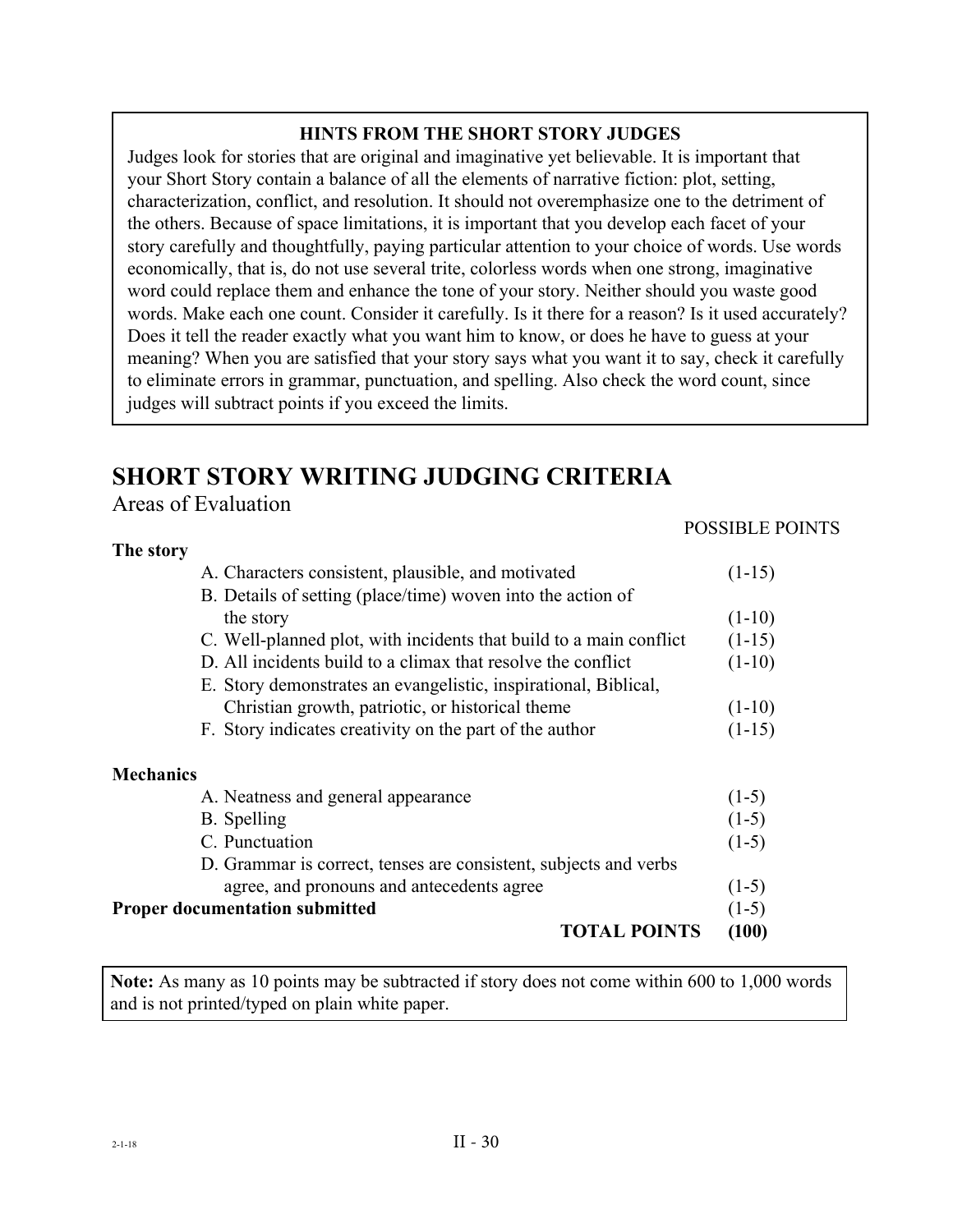## **SOULWINNING AWARD**

NONPERFORMANCE EVENT

Students who share Jesus Christ with lost persons and win them to Christ have an opportunity to attend the Regional Convention and the International Convention. The top six winners will receive an award as in the other Convention categories.

- 1. The Soulwinning PACE must be completed. (Item #42001 in the Product Catalog.) PLEASE FILL OUT THE SOULWINNING PACE COMPLETION FORM (CF29B).
- 2. The student must fill out a CF29B and turn it in with the CF29A Affidavits. (This affidavit may be reproduced from the Guidelines.)
- 3. The student must win at least five (5) persons to Christ after the termination of the previous International Convention to qualify for Regional Convention.
- 4. The new converts must be introduced to a fundamental pastor in whose church the convert makes a public profession of salvation in Christ.
- 5. Encourage converts to attend church regularly.
- 6. Bring the affidavits to the Regional Convention. After the Regional Convention, students can continue to win souls and collect affidavits.
- 7. Upon arrival at the International Convention, the affidavits will be turned in at the Exhibits area on registration day. (PLEASE KEEP A COPY OF THE AFFIDAVITS FOR YOUR RECORD.)



## **CHRISTIAN SOLDIER, CHRISTIAN WORKER, GOLDEN APPLE, GOLDEN LAMB, or GOLDEN HARP AWARD**

NONPERFORMANCE EVENT

**Christian Soldier Award:** Romans, Galatians, Ephesians, and Philippians **Christian Worker Award:** Colossians; I and II Thessalonians; I and II Timothy; Titus; Philemon; Hebrews; James; I and II Peter; I, II, and III John **Golden Apple Award:** Proverbs **Golden Lamb Award:** John **Golden Harp Award:** Psalms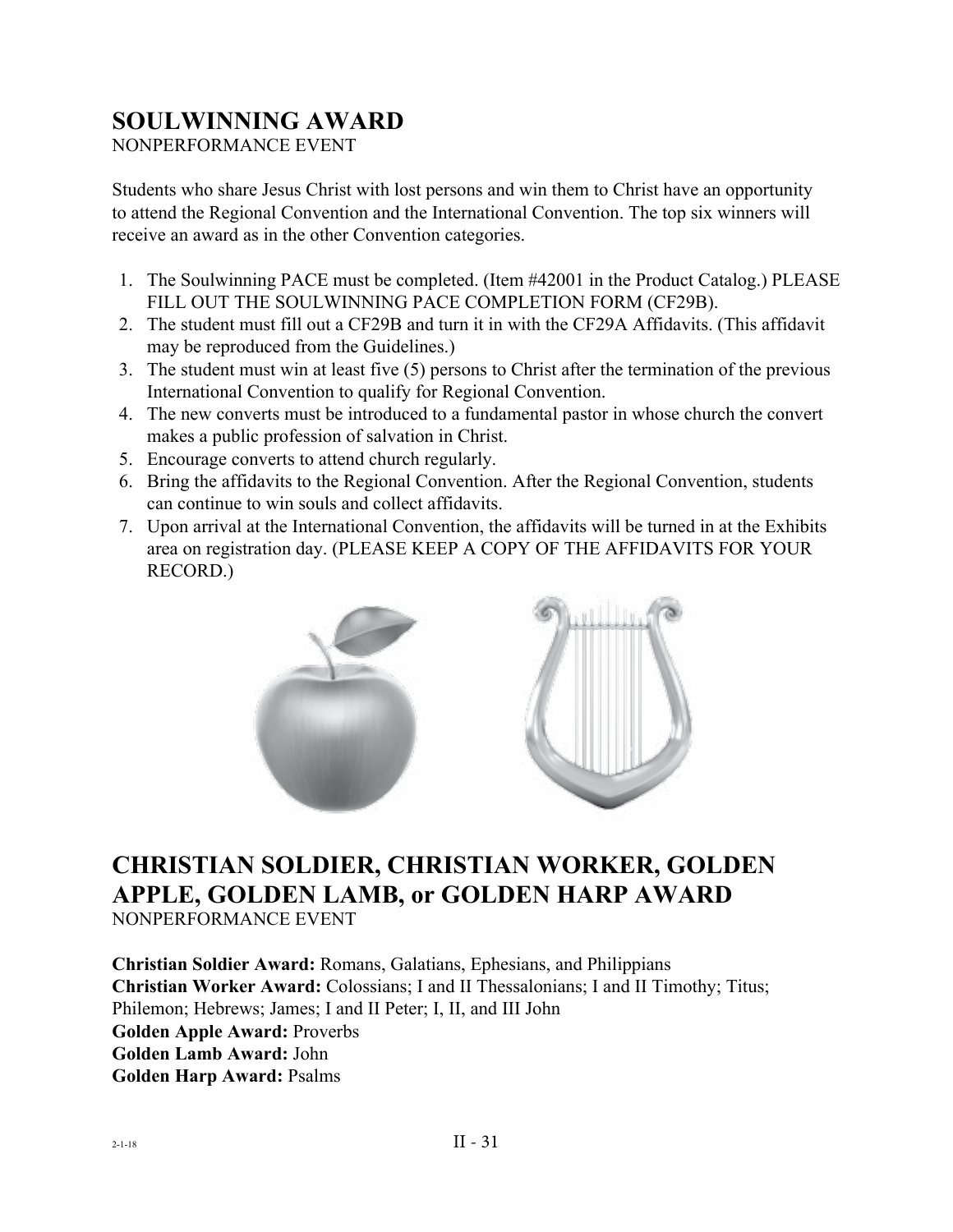Students who earn these awards qualify to attend the International Convention and will automatically be awarded a first-place medal by A.C.E. if they attend the Convention.

- 1. Students may enter these events each year they are eligible to attend the Student Convention.
- 2. The student must quote the book(s) from memory (between June 1 and the registration deadline for the International Student Convention). Regional Student Convention participants must quote the book from memory between June 1 and registration day at the Regional Student Convention. No prorating allowed at Regionals. International students must quote the book(s) from memory in the nine months prior to Regional Student Convention or in the 12 months prior to International Student Convention.
- 3. The student must recite a minimum of one chapter at each hearing. All recitation for Christian Soldier, Christian Worker, Golden Apple, Golden Harp, and Golden Lamb must be done to a school staff member.
- 4. Psalm 119 may be divided into five parts.
- 5. No more than three errors or prompts may be allowed per chapter.
- 6. An Affidavit (CF30) must be submitted to the Exhibits area on registration day to verify entry.

### **CONSECUTIVE WORD COUNT**

PERFORMANCE EVENT

Using the KJV Bible, contestants may begin at any point in Scripture and recite, word-perfect, as many consecutive words as possible. A misquoted verse signifies the end of the recitation. The competition will be conducted orally and will have no time limit. All contestants are to abide by the dress code listed in the APPEARANCE SECTION (beginning on page I-8) of these guidelines.

### **General rules:**

- 1. Scripture verses must be recited in English.
- 2. The King James Version (not New King James Version) will be used.
- 3. Participants are allowed one prompt per chapter, either upon request or after a oneminute pause.
- 4. Word count will be performed by a computer program.

### **Note: Consecutive Word Count does not require a Judge's Form.**

### **WEBSITE DESIGN**

NONPERFORMANCE EVENT

Websites can serve many purposes. They may support existing customers, give information, or promote products, services, or ideas.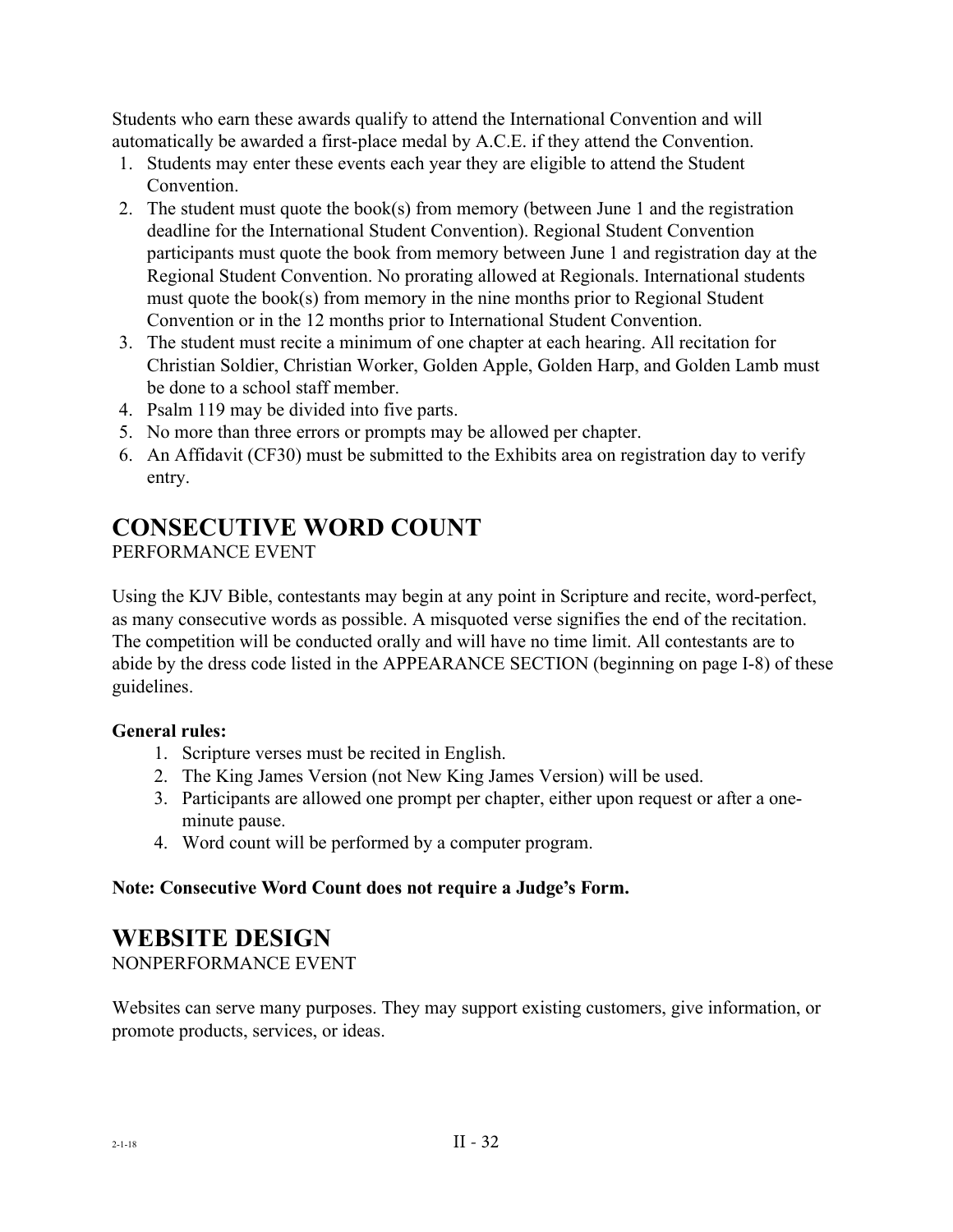### **SOME GUIDELINES**

The Website will be judged real-time over the Internet, so it is more than an academic exercise. It is to be a fully functioning site that must have a clear, practical purpose, which it pursues with creativity and skill.

Students are free to use any platform, tools, programs, computer languages, other available resources, or their own development tools. Remember, however, there are a variety of browsers that may attempt to access the site.

### **REQUIREMENTS**

- 1. The site must have been developed since the conclusion of the last International Student Convention.
- 2. No more than two students may participate in the design and development of the site.
- 3. Site must consist of more than a home page. It should include more than one webpage and the viewer should have the ability to navigate between those pages.
- 4. Site address must be included on the Judge's Form.
- 5. Any Scripture reference listed must be from the King James Version. All subject matter (photos) must meet the A.C.E. dress and appearance guidelines.

**Possible project areas** (These are not limits.) Informational—Offer or provide information. Promotional—Promote a school and/or church. Service—Offer a service to meet the needs of individuals or groups.

### **CRITERIA**

### **STRUCTURE**

**Navigation of Site—**The site should be easy to use and navigate. The user should know where he is and have the ability to get to another location in the site with ease.

**Creativity—**The site will be evaluated for creativity in the areas of uniqueness, content, approach to the material, and the method of engagement. Students should be encouraged to design their own graphics and content, limiting the use of professional templates. Consideration will be given to technology usage (HTML, CSS, etc.).

**Logical Connections—**The site must be logical and make sense to specific users. What may be logical to one user may leave another totally lost. For example, a site developed for teens would be very different from one for retirees, just as one for travel is very different from one on finance.

**Engaging Appearance—**The site should be attractive, pleasing, interesting, and beneficial. The time an average user will give a site is a matter of seconds unless it engages the viewer visually and mentally.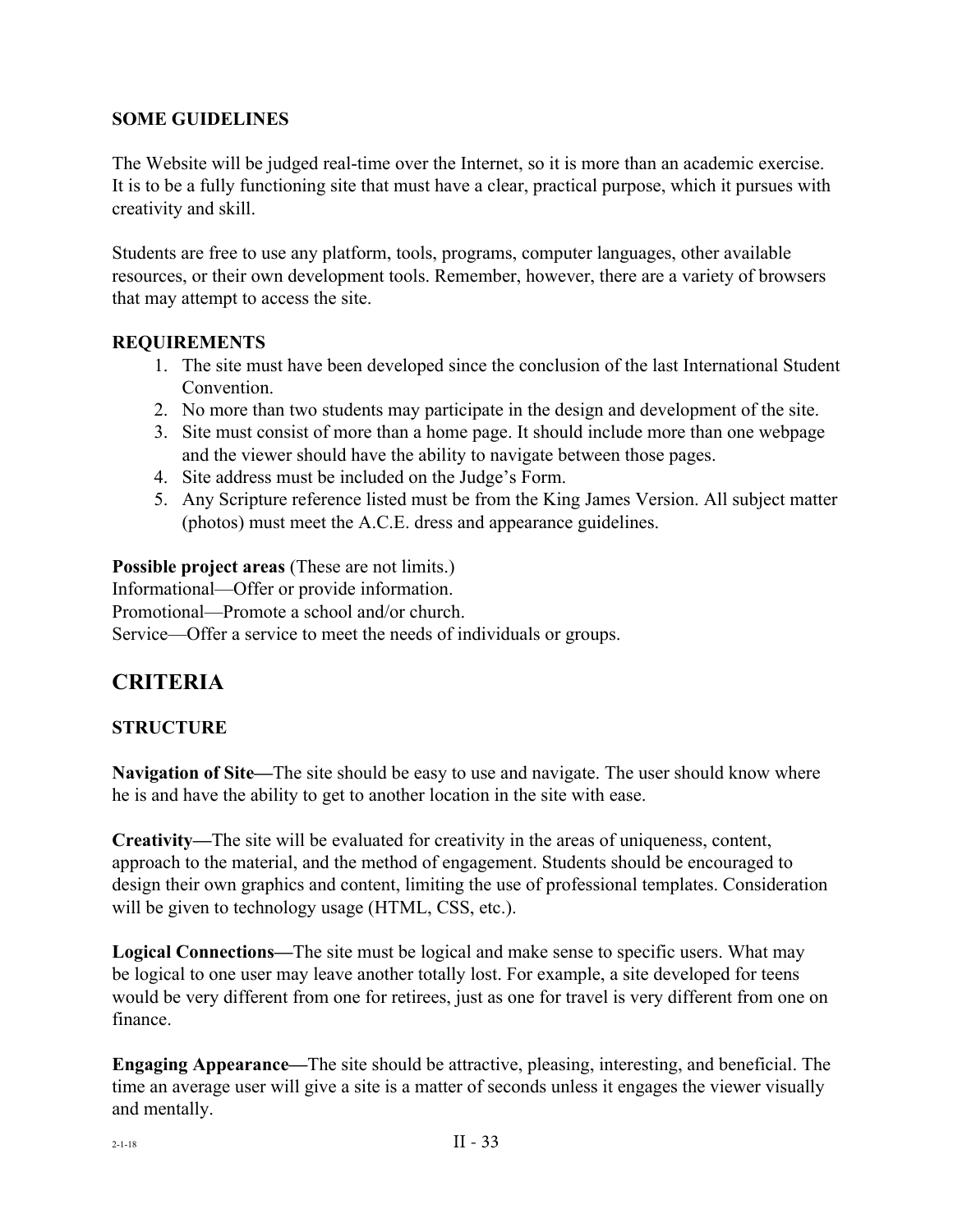**Elements (Variety and Appropriateness)—**The site should contain enough variety to hold interest while maintaining an overall consistency that reflects the purpose and desired image of the site. It should conform to the Biblical values and overall Convention guidelines regarding appropriateness of subject matter, substance, graphics, etc.

**Browser-Friendly—**The site should be fully functional on multiple browsers and viewable on as many computers as possible. Several browsers are in wide use; however, the older the browser is that can access your site, the less robust the elements are and the more limited the creativity can be.

**Graphic Design—**The site should follow generally accepted Internet standards regarding presentation. Some of these regard font style, spacing, overlay, and other aspects of the presentation. There are helpful sites on the Web to learn about these items.

### **CONTENT**

**Clear—**For the site to be effective, the content must be clear in its presentation, navigation, functionality, and purpose.

**Appropriate—**The content of the site should meet the convention guidelines and standards and be appropriate for its intended purpose. Any Scripture reference listed must be from the King James Version. All subject matter (photos) must meet the A.C.E. dress and appearance guidelines.

**Accomplishes Goals—**The user should be able to understand and receive benefit from the purpose of the site as intended by the developer. If this doesn't happen, the user will probably leave quickly and products will not be sold, information will not be imparted, and ideas will not be communicated.

### **Regional Convention Checklist for Website Design:**

- 1. Copies-Three (3) copies of a CD must be submitted as an early entry. Each copy is to be inserted in a separate, clear, gallon-sized, zippered plastic bag and must have the student's name, school name, school customer number, school address, and school telephone number clearly visible on EACH copy.
- 2. Three (3) Judge's Forms (CF32) are required for Regional Convention.
- 3. Creative Composition Affidavit (CF28) is properly signed and submitted. **You will need three (3) copies of the Creative Composition Affidavit form; attach one copy to each Judge's Form.**

### **International Student Convention Checklist for Website Design:**

Website Design entries will be submitted electronically to A.C.E. prior to Convention. When your school registers for ISC, an email will be sent with instructions for submitting early entry documents including:

- 1. The website design.
- 2. The title and web address of the website design.
- 3. One Creative Composition Affidavit (CF28) filled out.
- 4. One Judge's Form filled out. Include the title of the entry on the Judge's Form where indicated.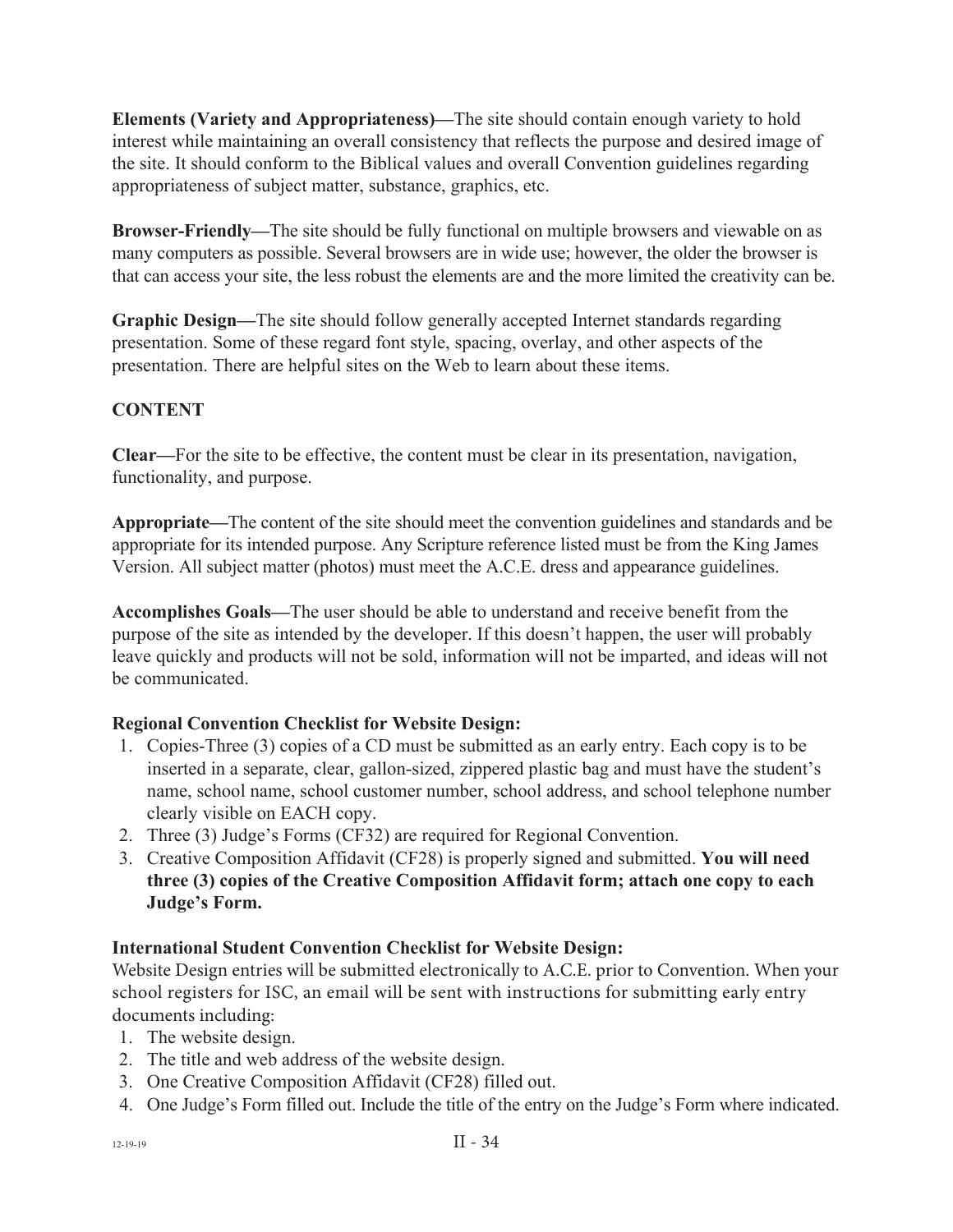### **HINTS FROM THE JUDGES**

Size is not part of the judging criteria! More is not necessarily better. However, there must be some navigation in the site. It is important that a site distinguish itself through quality and value to the user as compared to other sites competing for the same audience. The point values in judging are weighted in favor of the structural organization because that is essential to site functionality and usefulness. Poor content is changeable, but poor design is the death of a site.

## **WEBSITE DESIGN JUDGING CRITERIA**

| Areas of Evaluation                   | <b>POSSIBLE POINTS</b> |
|---------------------------------------|------------------------|
| <b>Structure</b>                      |                        |
| E. Navigation of site                 | $(1-10)$               |
| F. Creativity                         | $(1-10)$               |
| G. Logical connections                | $(1-10)$               |
| <b>Engaging</b>                       |                        |
| A. Visually                           | $(1-5)$                |
| <b>B.</b> Mentally                    | $(1-5)$                |
| <b>Elements</b>                       |                        |
| A. Variety                            | $(1-5)$                |
| B. Appropriateness                    | $(1-5)$                |
| C. Browser-friendly                   | $(1-10)$               |
| D. Graphic design                     | $(1-10)$               |
| <b>Content</b>                        |                        |
| A. Clear                              | $(1-5)$                |
| B. Appropriate                        | $(1-10)$               |
| C. Accomplishes goals                 | $(1-10)$               |
| <b>Proper documentation submitted</b> | $(1-5)$                |
|                                       |                        |

#### **TOTAL POINTS (100)**

## **POWERPOINT PRESENTATION**

NONPERFORMANCE EVENT

The PowerPoint competition entry is to be a user-directed, stand-alone presentation using no live Internet links. The student is free to use any element that PowerPoint will support, as long as the presentation does not violate the A.C.E. standards of dress, appearance, and conduct as presented in these guidelines.

### **TYPES OF ENTRIES**

1. **Linear—**Presentation begins and runs through to an end. In a linear presentation, there is a set sequence to the presentation, starting at the beginning and continuing to the conclusion. No navigation is required.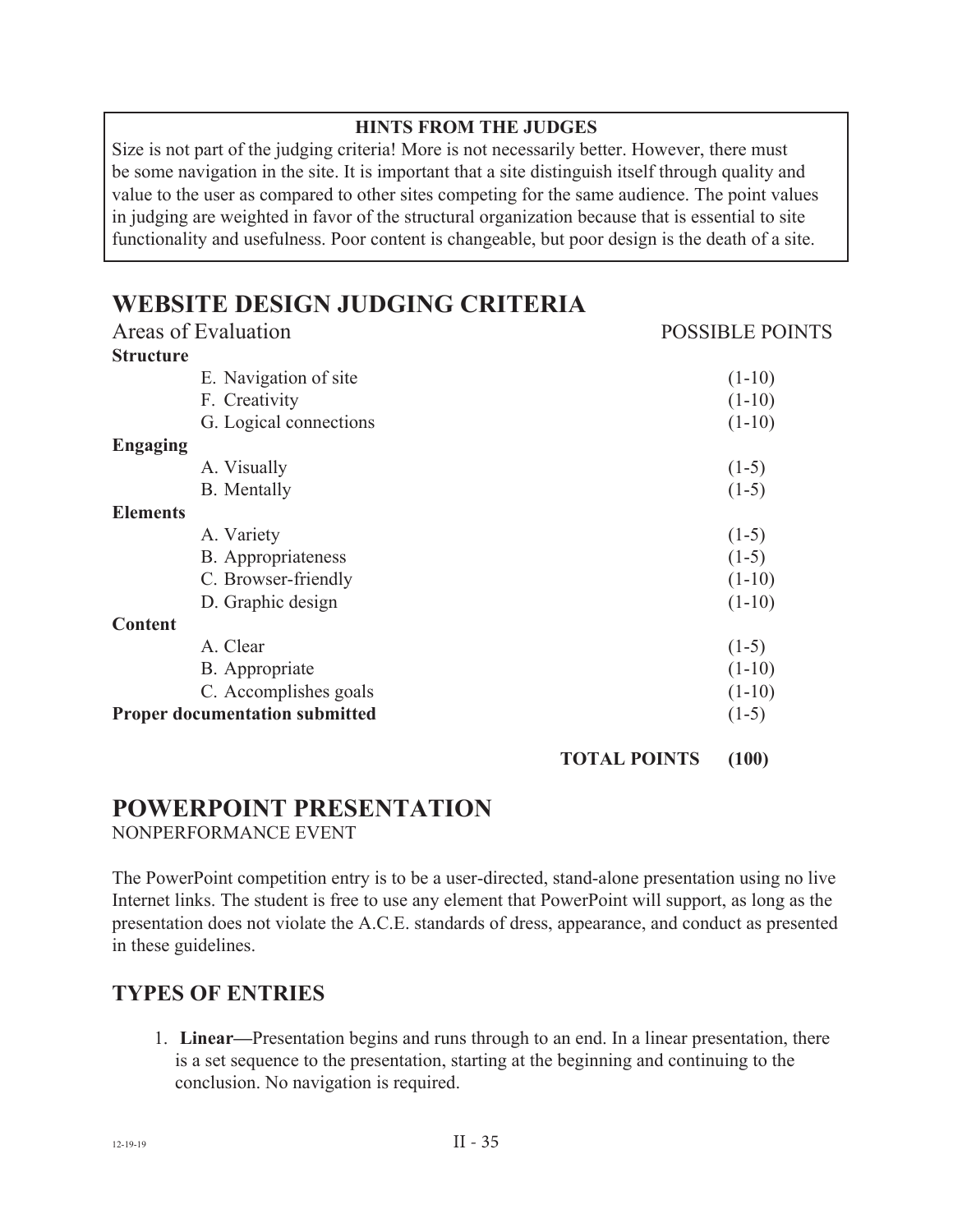2. **Nonlinear—**User is given navigational control and can wander through the content at will. The key difference between a linear and nonlinear presentation is that the user can pick and choose, using a random route through the nonlinear presentation. Navigational choices are required.

### **REQUIREMENTS**

- 1. The presentation must have been developed since the last International Student Convention.
- 2. No more than two students may participate in the design and development of the presentation.
- 3. While there are a number of presentation products on the market, Microsoft PowerPoint is required for Student Convention competition.
- 4. It is required that the presentation be available on a CD.
- 5. Designers must give proper credit for any copyrighted material.
- 6. Any Scripture referenced must be from the King James Version. All subject matter (photos) must meet the A.C.E. dress and appearance guidelines.

### **CRITERIA**

**Navigation of Site** (applicable to nonlinear presentations)—The presentation should be easy to use and navigate.

**Creativity—**The presentation will be evaluated for creativity in the areas of uniqueness, content, approach to the material, and method of engagement.

**Connectivity—**Each step in the process must successfully relate the user to where he has been and where he is going. The user should understand throughout the presentation the relationship of the parts to the whole.

**Engaging Appearance—**The presentation is visually attractive and interesting. It creates interest and effectively conveys information to the user in a memorable fashion.

**Elements—**The presentation should contain enough variety to hold the interest of the user while following Convention guidelines and standards of appropriateness. All the elements contribute to the presentation's effectiveness in meeting its objective. Presentations may include copied folders from websites (live Internet links are not acceptable), video clips, sound bites, photographs, etc.

### **Please note: All elements of PowerPoint presentations must meet A.C.E. standards.**

**Graphic Design—**The project should follow generally accepted media standards regarding presentation. Some of these regard font styles, spacing, overlay, and other aspects of the presentation.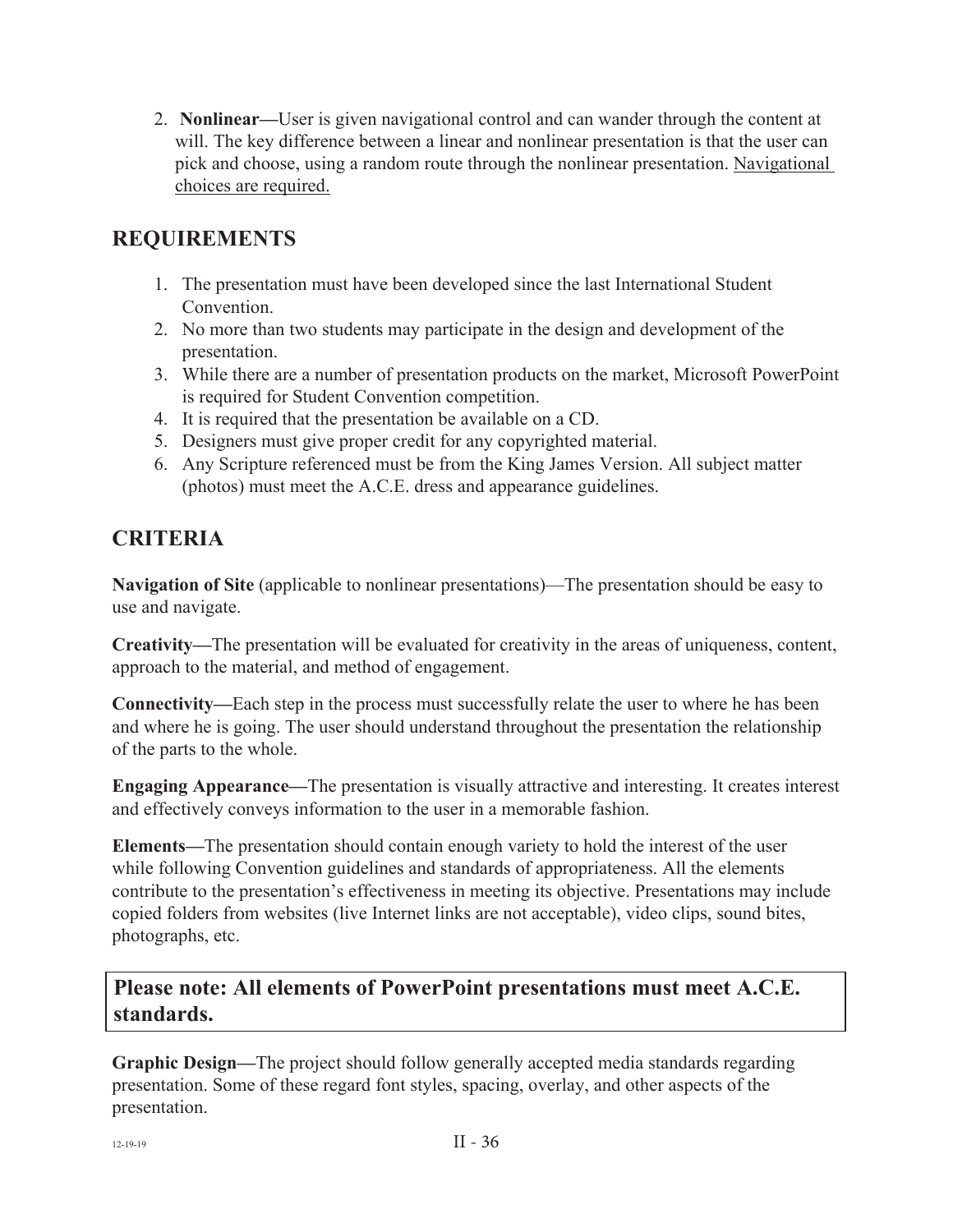### **CONTENT**

**Clear—**If the content is not clear, the presentation is ineffective. It should be clear in its presentation, navigation, and purpose. Since this is a user-directed presentation, clarity is indispensable.

**Appropriate—**The presentation should fit the convention guidelines and standards and be appropriate for its intended purpose.

**Useful—**The presentation should be designed to serve a useful purpose.

**Accomplishes Goals—**The presentation should have a clearly stated goal so the user is able to understand what the developer intended.

### **Regional Convention Checklist for PowerPoint Presentations:**

- 1. Copies-Three (3) copies of a CD must be submitted as an early entry. Each copy is to be inserted in a separate, clear, gallon-sized, zippered plastic bag and must have the student's name, school name, school customer number, school address, and school telephone number clearly visible on EACH copy.
- 2. Three (3) Judge's Forms (CF33) are required for Regional Convention.
- 3. Creative Composition Affidavit (CF28) is properly signed and submitted. **You will need three (3) copies of the Creative Composition Affidavit form; attach one copy to each Judge's Form.**

### **International Student Convention Checklist for PowerPoint Presentations:**

PowerPoint entries will be submitted electronically to A.C.E. prior to Convention. When your school registers for ISC, an email will be sent with instructions for submitting early entry documents including:

- 1. The PowerPoint.
- 2. One Creative Composition Affidavit (CF28) filled out.
- 3. One Judge's Form filled out. Include the title of the entry on the Judge's Form where indicated.

### **HINTS FROM THE JUDGES**

Size is not part of the judging criteria! More is not necessarily better. Balance good content and a visually attractive presentation. For help with graphic design there are a number of helpful sites on the Web. Be sure that all elements in your presentation meet the A.C.E. standards (background music, video clips, photos, etc.).